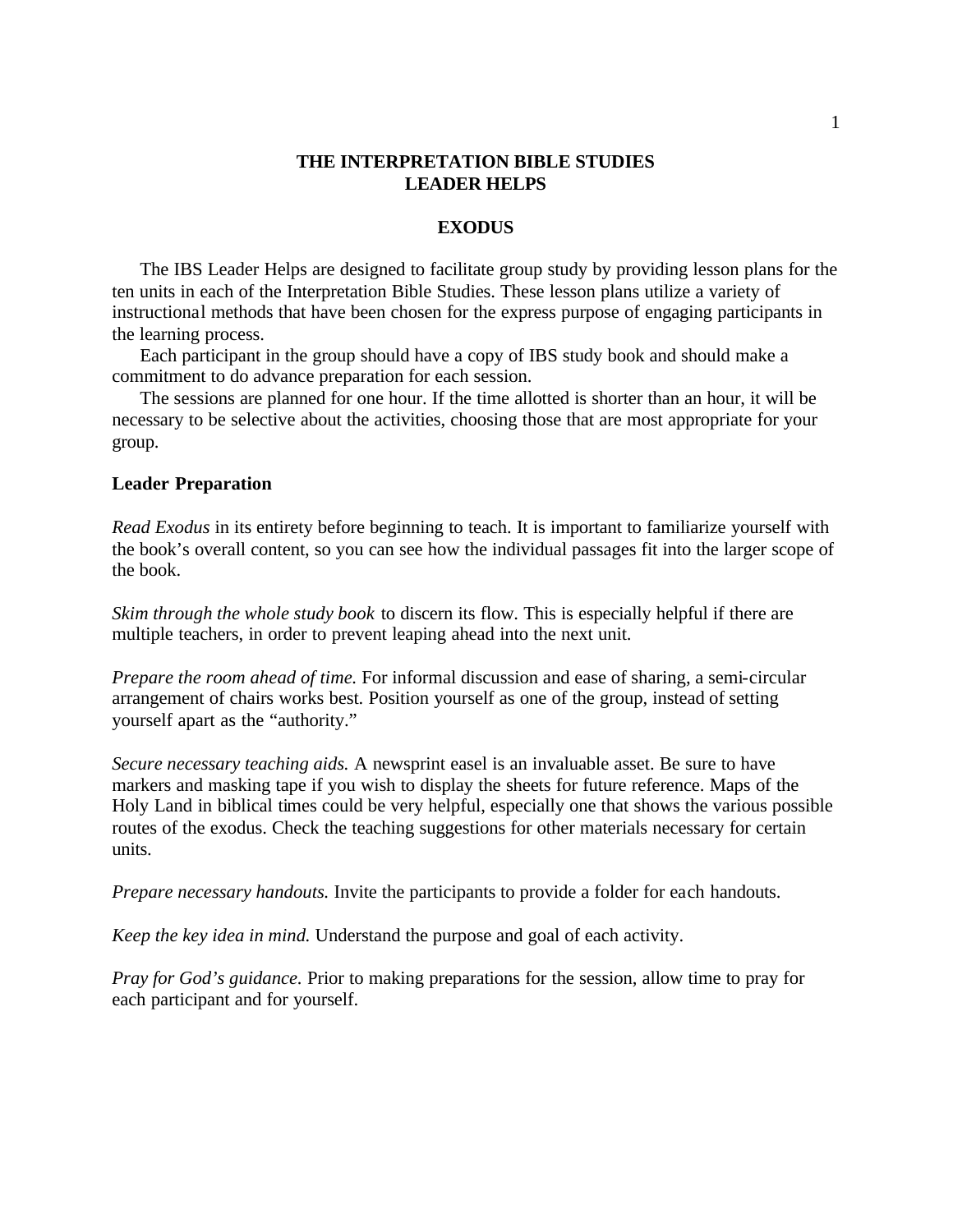## **Unit 1: The Baby in the Basket (Exodus 2:1–10)**

## **Key Idea: Exodus is a statement about the redemptive power of God. The escape from Egypt is not a war of independence won by the Israelites, but a deliverance accomplished by God.**

## **Advance Preparation**

For your own background information, look up *situation ethics* in a Bible dictionary or a theological word dictionary. Also look up *irony* in a dictionary or grammar book, and be prepared to give a definition of the word.

Prepare four sheets of newsprint as described below:

- Sheet 1: Make two columns. Label one "History" and the other "Gospel/Good News."
- Sheet 2: Make two columns. Label one "Moses" and the other "Jesus."
- Sheet 3: Make three columns. Label the first "Person," the second "Power," and the third "Significance."
- Sheet 4: Make three columns. Label the first "Rule," the second "Yes," and the third "No." In the "Rule" column, write the following:
	- 1. One must never lie.
	- 2. One must always obey the lawful authority.
	- 3. Right and wrong are absolutes, not determined by the situation.

## **Opening (10 minutes)**

#### *1*. *Prayer*

Pray aloud this prayer, use one of your own, or ask a participant to pray:

O Lord, prepare our hearts and minds so that we may hear your voice on this journey of study and spiritual exploration. Let a spirit of common search and discovery prevail among us. Give us grace to listen to views that may differ from our own. Let us grow in wisdom and knowledge. In Jesus' name, Amen.

#### *2. Introduction to the Study Book*

If not done so before, hand out the study books. Spend a little time going over the format of the units. Suggest that a useful practice is to begin the reading of each unit with the Questions for Reflection. These offer a clue to the writer's intention and help direct one's reading. Give the class a few minutes to quickly read through the introduction and the first unit, keeping track of any initial questions or puzzlement.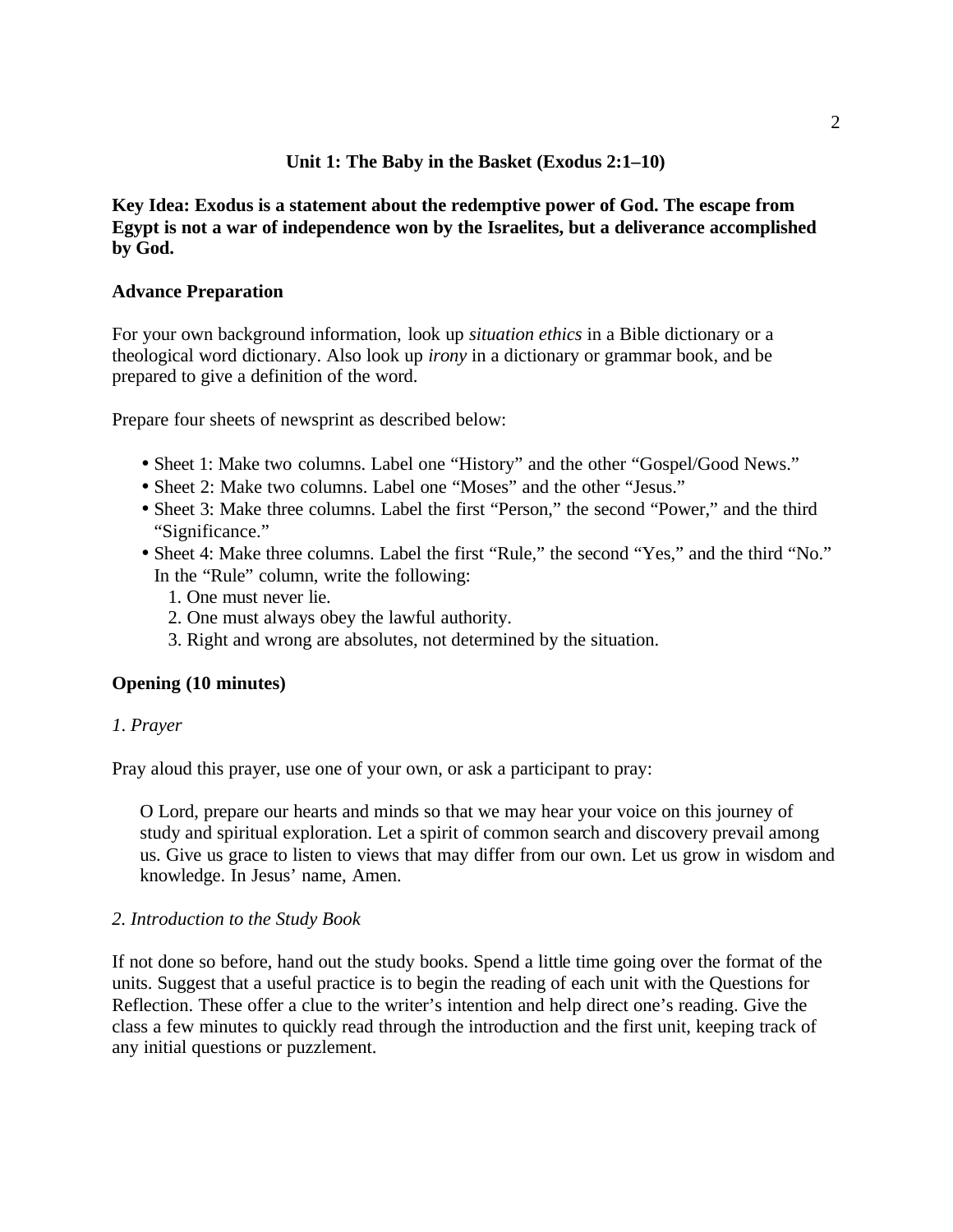## **Presentation (15 minutes)**

### *3. Introduction to Exodus*

Briefly review the events in Exodus 2:1–10.

Post the first newsprint sheet. Have the class list the characteristics of *history* and *gospel*. Then discuss the idea of Exodus as *gospel* (pp. 1–4 in the study book). Ask: What is the "gospel" or "good news" of Exodus?

Post the second newsprint sheet. Invite the class to list and discuss similarities between Moses and Jesus. (See pp. 13–14 in the study book.)

## **Exploration (20 minutes)**

### *4. Relative Weakness and Power*

Post the third sheet of newsprint. Invite the class to list the cast of characters in Exodus 1:8— 2:10. Write the names of each character in the first column as they are called out. Then have the participants assess the power and significance of each on a scale of 1 to 5, with 1 being least and 5 being most. (For example, Pharaoh would be 5 in power, the infant Moses would be 1.) Write the corresponding number in the appropriate column across from the person's name.

Give a definition of the word *irony* (unexpected results), and then ask: Where is the irony in this situation?

Invite the participants to think of other examples where God works through people who have no obvious power. Ask:

- How does this idea of "divine irony" help answer the question of how God is present in this narrative?
- How does this divine irony generate hope even in situations where God appears absent?
- In what current situations might this insight apply?

## *5. Not a War of Independence but a Deliverance*

Turn to the Questions for Reflection on p. 14 in the study book and deal with question 2. Note that at issue here is the way Israel understood what happened to it. Ask: What difference does it make to speak of what happened to the Israelites as a "deliverance" rather than a fight for freedom?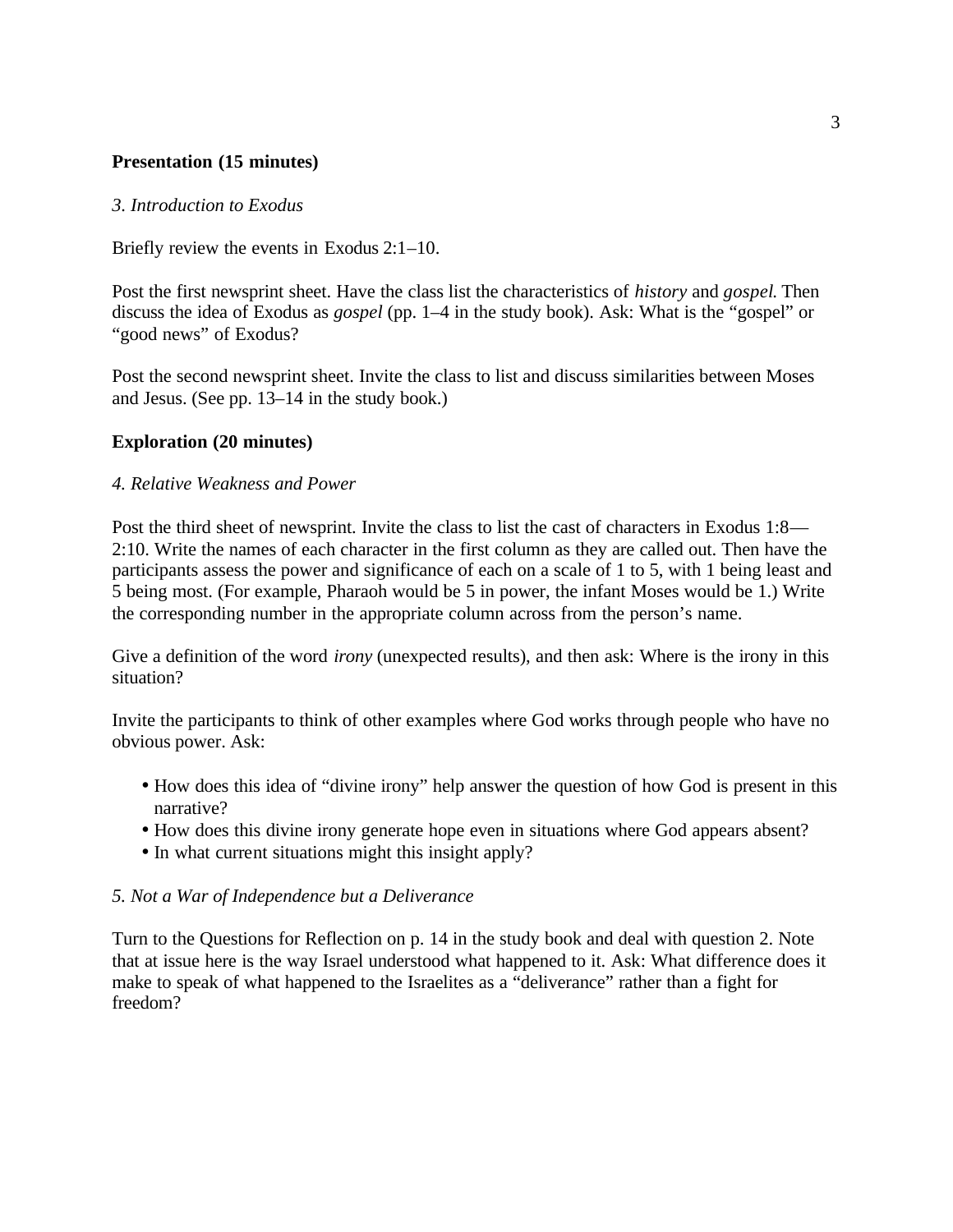#### **Response (10 minutes)**

#### *6. Is It Ever Right to Lie?*

Post the fourth sheet of newsprint, and take a quick poll by inviting the class to answer yes or no as you read out each of the three "rules" on the sheet. Keep a tally of each "yes" and "no" in the appropriate column, across from the rule under discussion.

Then expand the discussion by asking: Under what conditions, if any, might it be "right" to lie or disobey the lawful authority? When has that happened in your experience?

Note that *situation ethics* contends that what we ought to do depends on the situation. Discuss this proposition: Does the Bible teach that right and wrong are absolutes or that the right action may change depending on the situation?

Point out that the midwives lied to the lawful authority and disobeyed the Pharaoh's expressed command—and God rewarded them. Ask: What does this suggest about how we ought to act? Do some principles ("do right" and "please to God") supercede others ("always tell the truth")?

Then add that the midwives did what they thought was right because they "feared God," with no idea or plan where it would lead or end up. Ask: In what ways is this a strong argument against mere self-interest as a principle of action? Invite the participants to think of examples where individuals or churches have ignored this principle and acted only on the basis of what they thought was "safe" and would preserve their standing or power. Ask: How do you feel about this?

In light of the discussion, take a second poll and see if any opinions have changed.

## **Closing (5 minutes)**

#### *7. Closing Benediction*

Use these words or others of your choice:

The grace of the Lord Jesus Christ, the love of God, and the communion of the Holy Spirit be with you all. Amen.

#### *8. Assignment*

Ask participants to read Unit 2 and Exodus 3:1—4:17. Also ask them to think about any "burning bush" experiences in their own lives.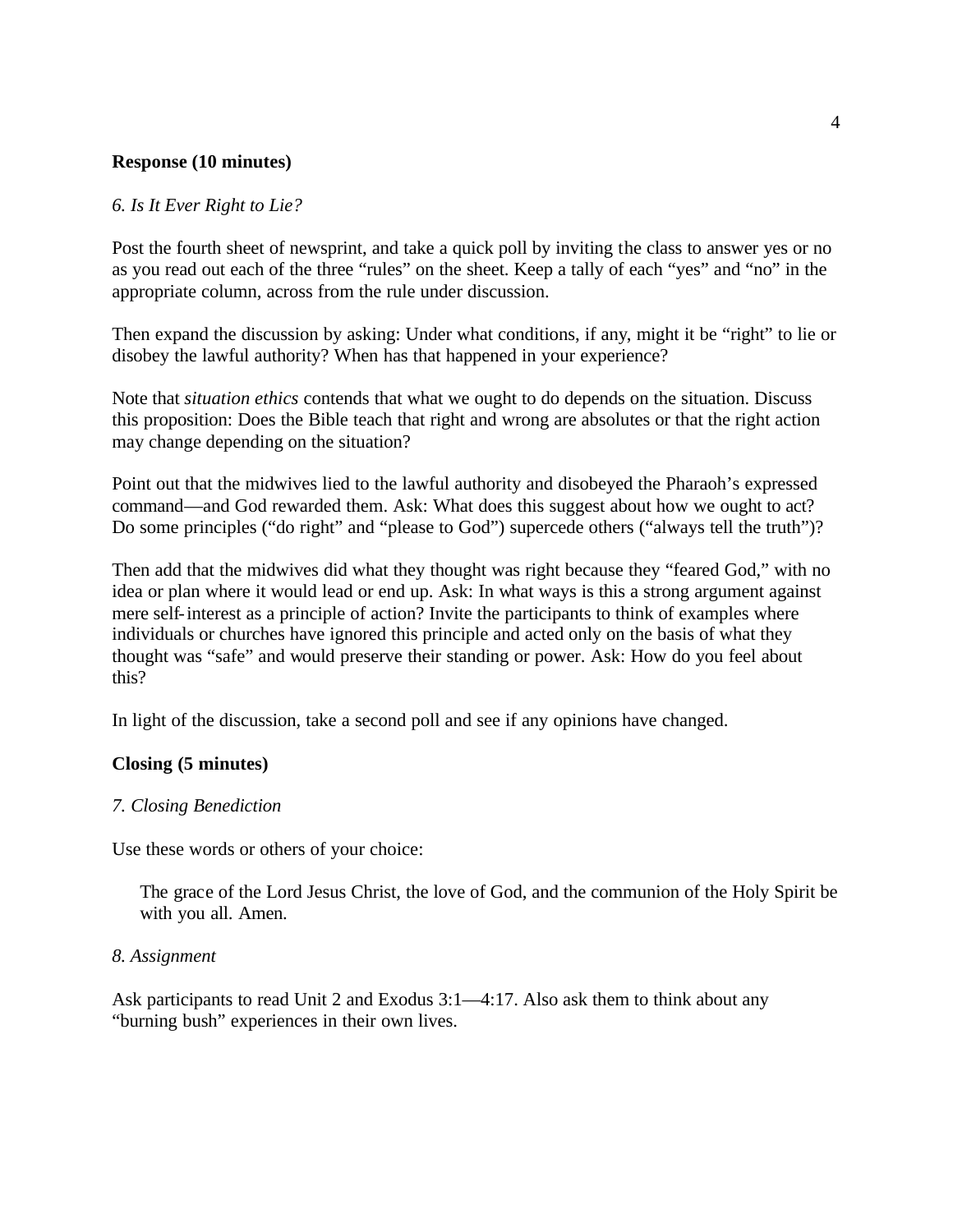## **Unit 2: The Call of Moses (Exodus 3:1—4:17)**

## **Key Idea: The dialog with Moses, whereby human objections are stated and dealt with, reveals much about God and about God's way of interacting with us.**

#### **Advance Preparation**

Bring paper, crayons, markers, and clay for use in step 6.

For your own background information, look up *theophany* in a Bible dictionary or a theological word dictionary.

#### **Opening (10 minutes)**

#### *1*. *Prayer*

Pray aloud this prayer, use one of your own, or ask a participant to pray:

O Lord: Moses said, "I must turn aside and see this great sight, why the bush is not burned." Lord, make us alert to your burning bushes in our own lives. In Jesus' name, Amen.

#### *2. Leftovers*

Check to see if there are any questions or comments left over from the previous session.

#### **Presentation (15 minutes)**

*3. Review of the Scripture Passage*

Briefly review the events of Exodus 3:1—4:17.

*4. Questions for Reflection*

Turn to the Questions for Reflection on pp. 24–25 in the study book and discuss those four questions.

#### **Exploration (20 minutes)**

#### *5. Curiosity and Call*

Have the class turn to Exodus 3:1–6. Invite the class to identify the exact order of events. Note that it is only when God sees that Moses' curiosity leads him to turn aside that God speaks to him.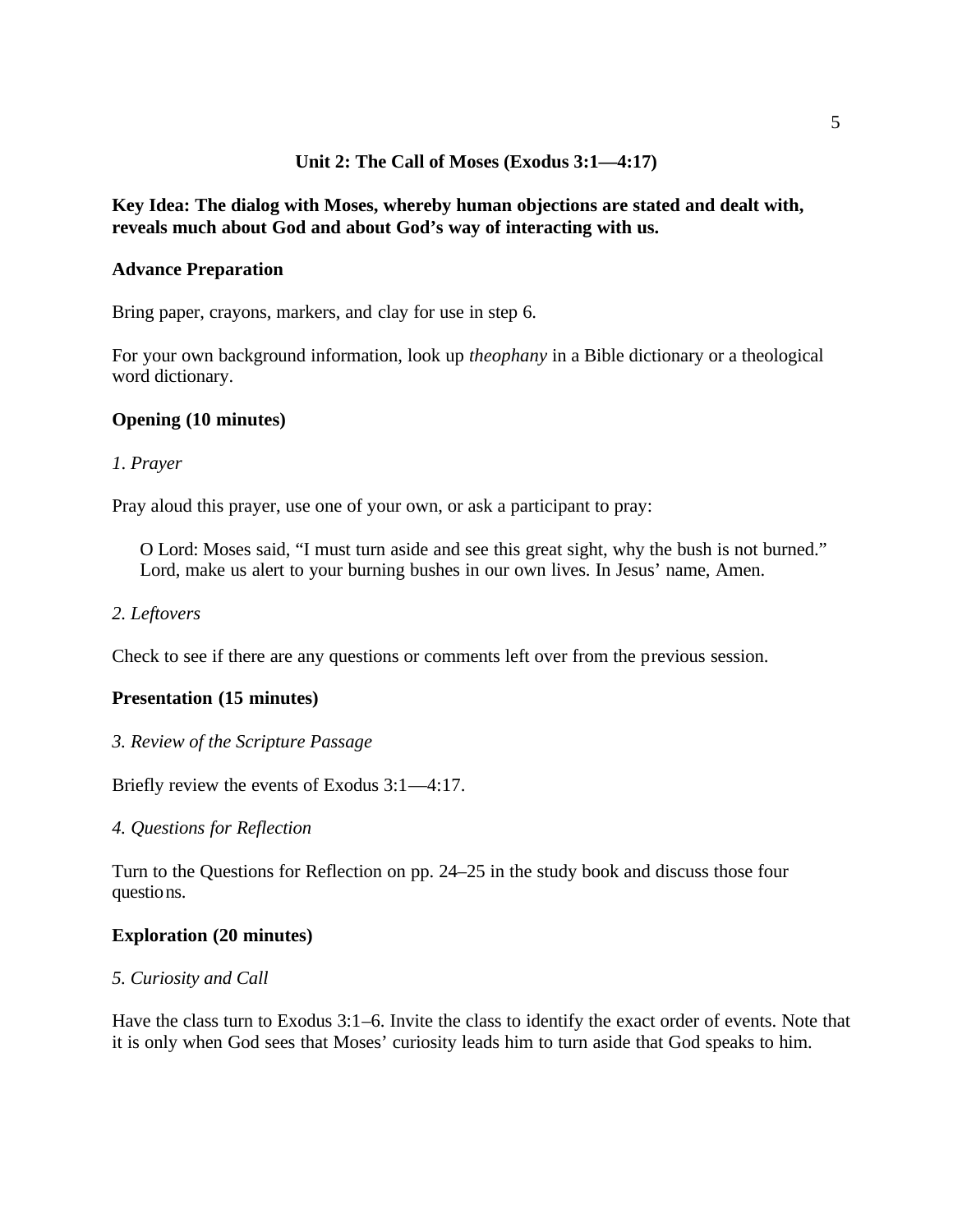Point out that this passage illustrates how *curiosity* leads to *call*. Presumably, had Moses not been curious and turned aside, God would not have issued the call. Discuss this dynamic of faith by asking the participants:

- What does it say about God's nature and way of interacting with humans?
- What other examples of this same dynamic (curiosity leading to call) can you think of, in your own life or the lives of others?

## *6. The Giving of a Name*

Note that Exodus 3:14, in which God reveals the divine name, is one of the most puzzled over verses in the entire Hebrew Bible. This is largely because God's name is not quite translatable and cannot be easily defined—just like the God that the name represents!

Invite the participants to reflect, however, not on the *meaning* of the name but on its *giving*. Have them consider how humans name things like pets, boats, summer houses, and so on. Ask:

- How does giving a name to something change our relationship to it? For example, what happens when the sparrow your seven-year-old found in the back yard moves from being called "that bird" to being called "Nippy"?
- In Genesis, the man names everything else. Here in Exodus, humans do not name God; God does. What does it mean for Israel that the Almighty already has a name?
- What does it mean to Israel that God reveals the divine name to them?

## **Response (10 minutes)**

## *7. "Here am I, Lord; Send Someone Else!"*

Point out that the call of God is not just for mind and spirit: Moses' response could not be just to believe or speak; he had to act. Yet his initial response in Exodus 4:13 is the all too typical human response to God's call: "O my Lord, please send someone else."

Invite the class to use the materials you have provided to draw a picture or sculpt a figure illustrating some "burning bush" experience in their own life. Ask them to gather in groups of three and share their stories as they feel comfortable. Part of the story should include whether their response to God's call was in any way like Moses'—hesitant, uncomfortable, and unsure. Then bring everyone back together and invite each triad to share whatever general insights they would like.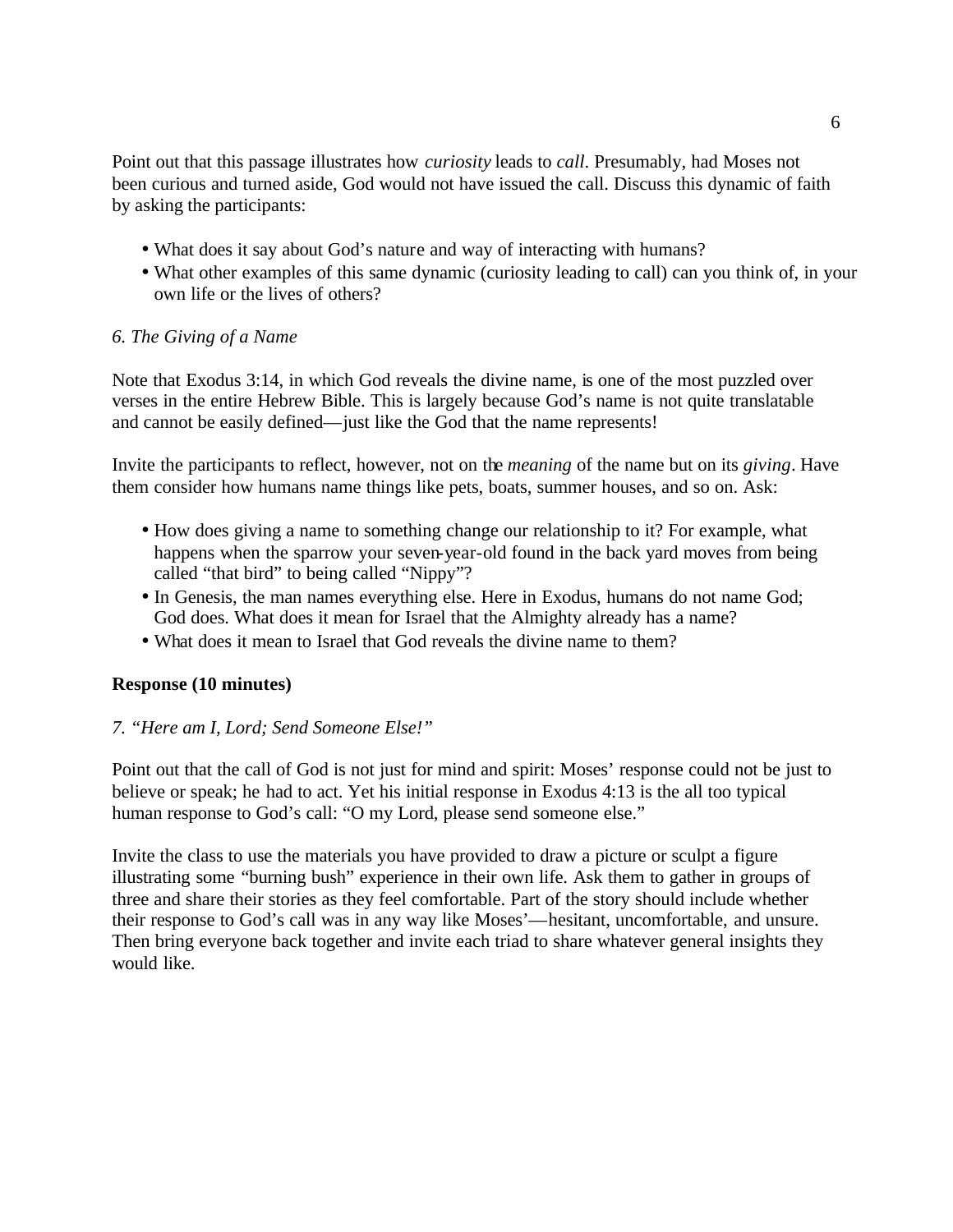# **Closing (5 minutes)**

## *8. Closing Charge*

Use these words or others of your choice:

Be watchful, stand firm in your faith, be courageous and strong. Let all that you do be done in love. In Jesus' name, Amen.

## *9. Assignment*

Ask participants to read Unit 3 and Exodus 7:1–24. Also ask them to consider the statement by William M. Ramsay in the sidebar on p. 28 of the study book regarding the purpose of the plagues.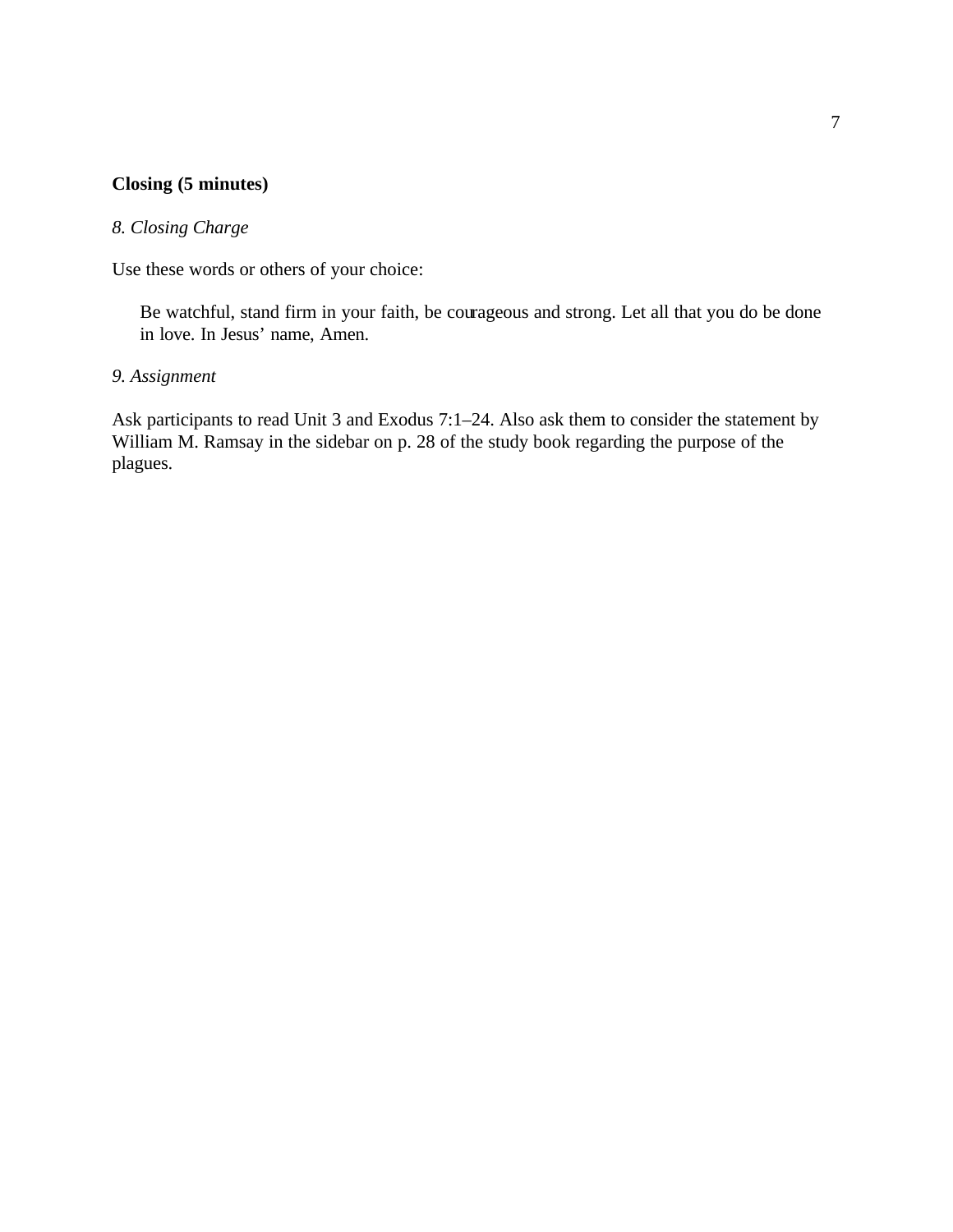## **Unit 3: The First Plague (Exodus 7:1–24)**

## **Key Idea: The struggle in this passage is not between Pharaoh and Moses, but between the Egyptian gods and Yahweh.**

### **Advance Preparation**

Bring paper, markers, crayons, and clay for use in step 6.

### **Opening (10 minutes)**

#### *1*. *Prayer*

Pray aloud this prayer, use one of your own, or ask a participant to pray:

O Lord, the Exodus plague story is full of puzzling and difficult details, but it contains wonder and power as well. Be with us as we wrestle with this text. Open us to receive your Word. In Jesus' name, Amen.

### *2. Leftovers*

Check to see if there are any questions or comments left over from the previous session.

#### **Presentation (15 minutes)**

*3. Review of the Scripture Passage*

Briefly review the events of Exodus 7:1–24.

*4. Questions for Reflection*

Turn to the Questions for Reflection on p. 36 in the study book and discuss those four questions.

#### **Exploration (20 minutes)**

#### *5. Hardening Pharaoh's Heart*

Point out that, on p. 27, the study book calls Exodus 7:3 one of the most troubling verses in all of Exodus and then goes on to say:

This verse creates a major theological question: Why would God motivate someone to sin, then turn around and punish that person for committing the sin? At best, God's behavior seems illogical. At worst, such behavior appears sadistic. On a more practical level, assuming that God wants the Israelites to be free, why would God cause Pharaoh to be an obstruction?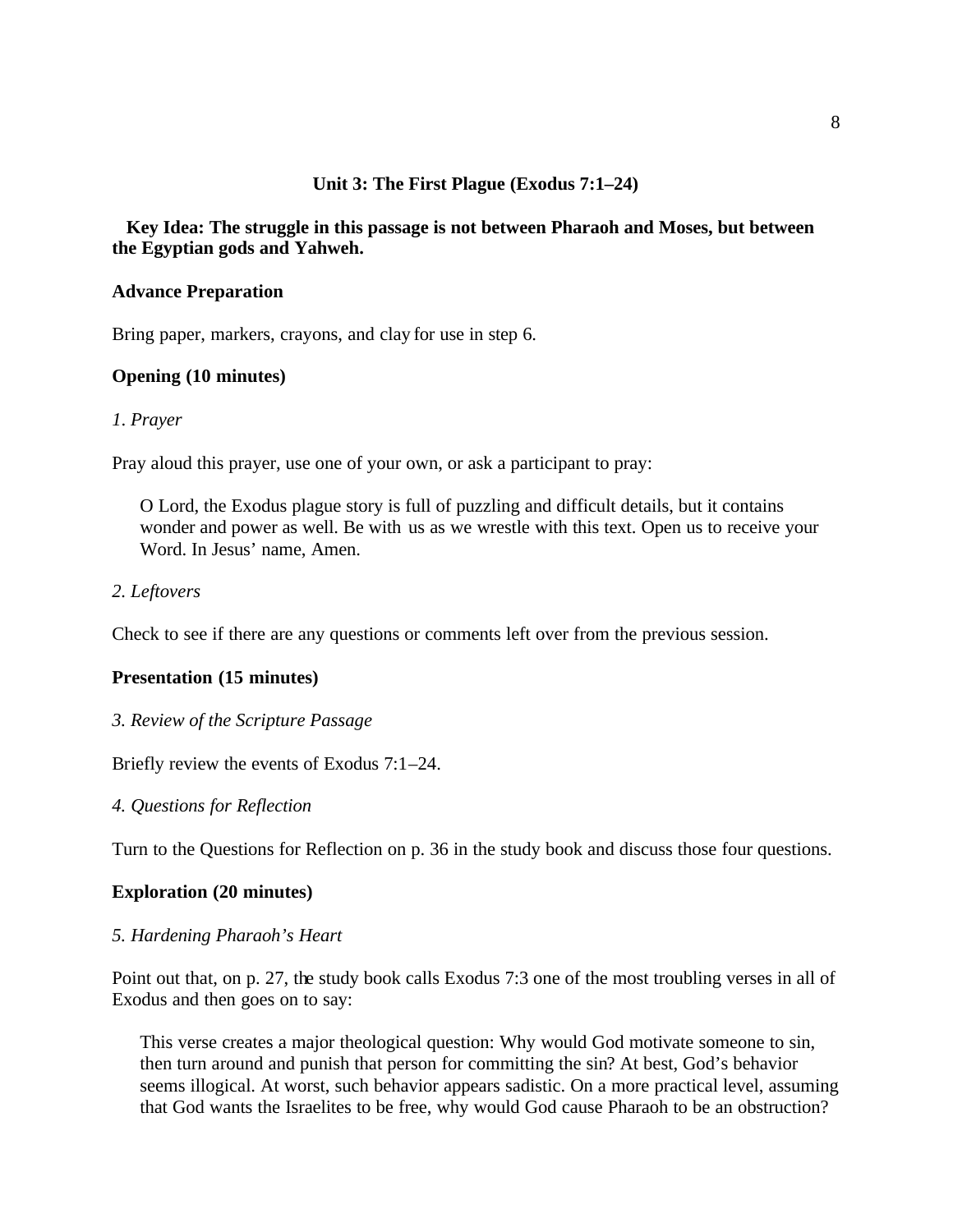Have the participants review pp. 28–29 of the study book, noting especially the ways that some interpreters of this text have tried to deal with the problem. Then ask: What do you think is going on here?

After the participants have had time for discussion, point out that in John Calvin's commentary on this passage, he argues that one must not interpret God's hardening of Pharaoh's heart in a way that makes God the author of sin. Pharaoh's resistance to God's will is his own. What God withholds is the grace to rise beyond his sin, thus leaving Pharaoh to suffer the just consequence of his resistance. Invite the participants to evaluate this idea.

#### *6. Who Were the Plagues for?*

Ask the participants:

- Who were the plagues for? Who was the "audience"?
- What was the purpose in each case?

List their suggestions on newsprint.

The list of suggested "audiences" should at least include Pharaoh, Moses, the Egyptians, and the Israelites. Point out that all of these are viable answers. Pharaoh and the Egyptians must realize their struggle is against Almighty God; Moses and the Israelites must realize that their deliverance is by the hand of Yahweh.

## **Response (10 minutes)**

#### *7. "Let My People Go"*

Exodus 7:16 contains four of the most poignant and moving words in the Bible: "Let my people go." Invite the class to use the materials you have provided to draw a picture or sculpt a figure representing some situation where these words are particularly meaningful. It could be personal, historical, or contemporary. Have people share their work in groups of three.

#### **Closing (5 minutes)**

#### *8. Closing Charge*

Use these words or others of your choice:

Go forth in the name of the Lord. This is God's charge: to give our allegiance to Jesus Christ and to love one another as he commanded. In Jesus' name, Amen.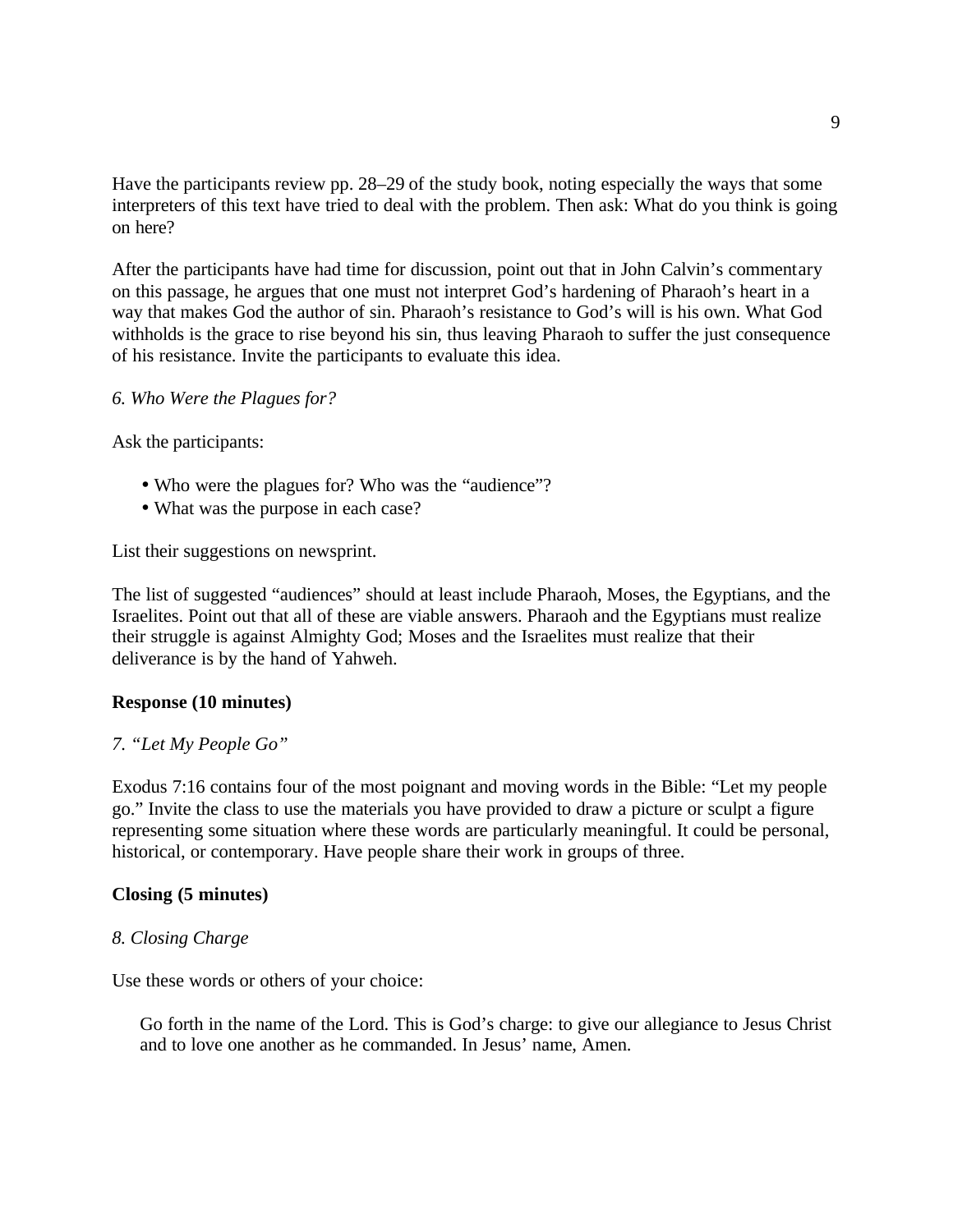# *9. Assignment*

Ask participants to read Unit 4 and Exodus 12:1–51. Also have them think about similarities between the Passover event and the sacrifice of Christ.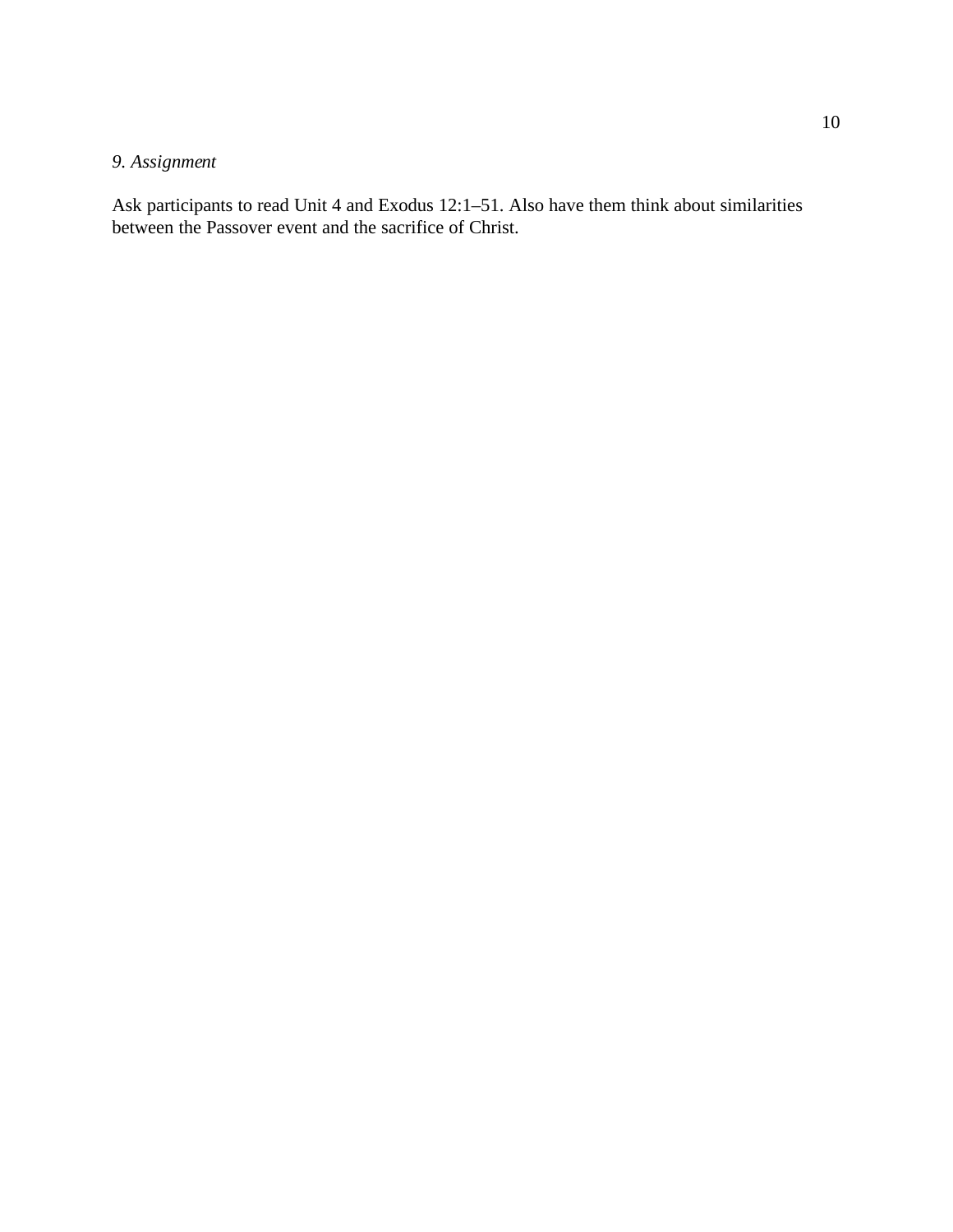## **Unit 4: Free at Last (Exodus 12:1–51)**

**Key Idea: The first Passover constituted the Israelites as the people of God. Subsequent celebrations of Passover do not just remember what happened long ago, but effectively**  *reconstitute* **contemporary participants as the people of God.** 

## **Advance Preparation**

Bring a box of matzos (unleavened bread).

## **Opening (10 minutes)**

## *1*. *Prayer*

Pray aloud this prayer, use one of your own, or ask a participant to pray:

O Lord, help us now to concentrate on your Word. Screen out every voice that is not your own. Establish in us the courage of our convictions and the assurance of things not seen. In Jesus' name, Amen.

### *2. Leftovers*

Check to see if there are any questions or comments left over from the previous session.

## **Presentation (15 minutes)**

*3. Review of the Scripture Passage*

Briefly review the events of Exodus 12:1–51.

#### *4. Questions for Reflection*

Turn to the Questions for Reflection on p. 48 of the study book. Divide the class into three subgroups. Assign question 1 to the first subgroup, question 3 to the second subgroup, and question 4 to the third subgroup. After some time for the subgroups to work on these questions, invite them to share their results in the total group.

## **Exploration (20 minutes)**

#### *5. The Killing of the Firstborn*

Invite the class to share their opinions, reactions, and feelings about the killing of the Egyptian firstborn. At the start, simply list their responses on a sheet of newsprint without debating them. When the list appears complete, let people react by challenging, debating, or defending the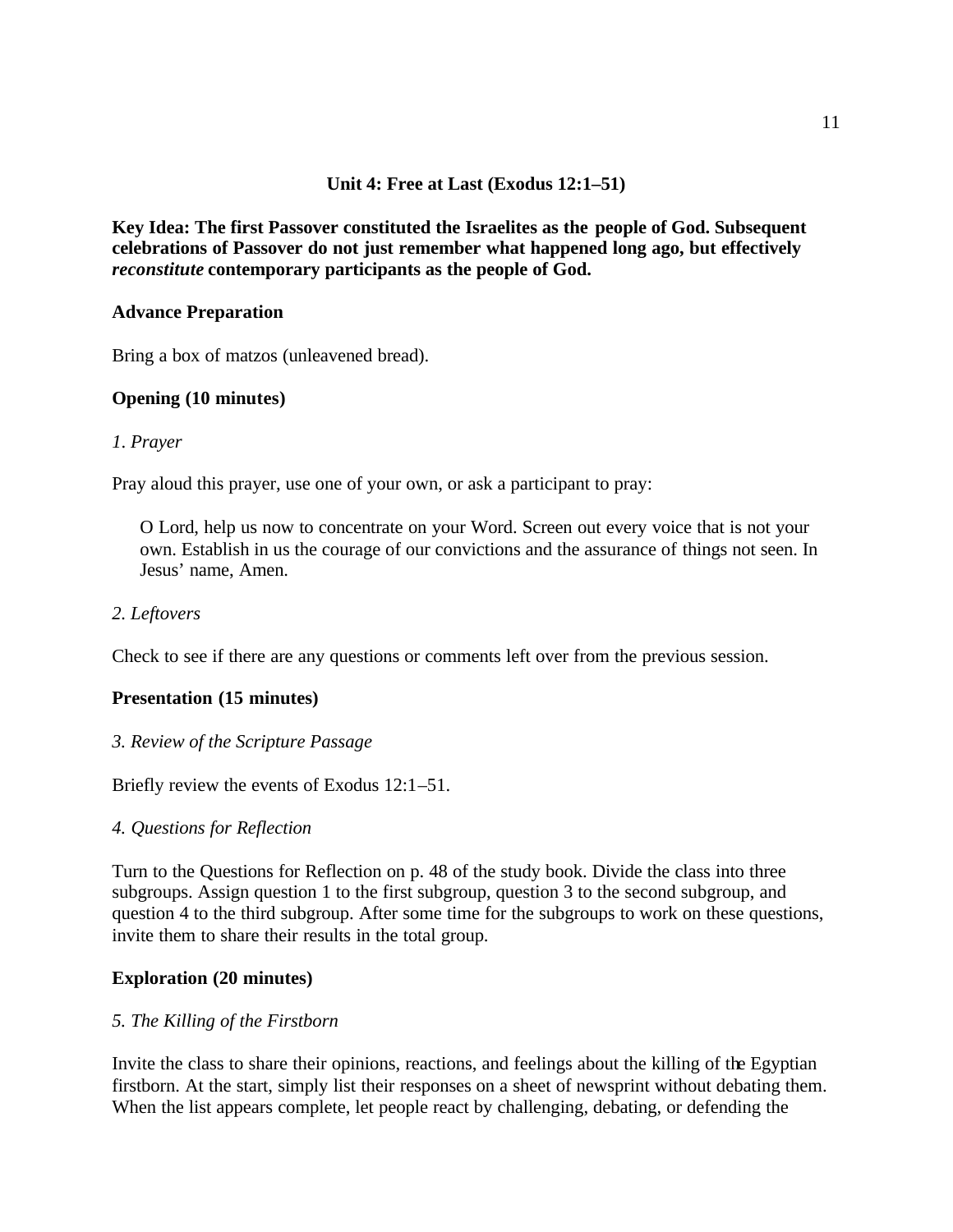viewpoints on the list. Make sure these questions are addressed by the group in some form or other during the discussion: Was this act justified? Was this act any less monstrous than Pharaoh's order to kill all Israelite male babies? What is the justification?

Then stage a formal debate over this statement:

Resolved: The killing of the Egyptian firstborn teaches the lesson that terrorism works, because Pharaoh's reaction was to let the Israelites go.

Form teams, leaving some people left over to act as judges. Allow a few minutes for the two teams to think up their arguments, then have the debate. Don't let it go on too long. Let each side make their initial statement, then let each side make counter-statements to what the other team said. Allow each team a final 30-second summary of their main points. Let the judges decide which side made the better case. Then have the whole group process the experience.

If there is time remaining, raise the question of whether the ends justify the means. Point out that Yahweh's intention (the "end") was freeing the people; the means was killing the Egyptian firstborn. Then ask:

- Does the end justify the means, if the end is considered just?
- Who decides the justice of the end result?
- Does the goal of liberating a country or a people justify suicide bombers, as in the current Middle East? Why or why not?

### *6. Just Reparations?*

Point out that in Exodus 3:20–22 God promised that the people would not go out of Egypt "empty-handed." Rather, they would "plunder the Egyptians"—which is exactly what happened, according to Exodus 12:35–36.

Have the participants discuss the rightness or wrongness of this act. Ask:

- To what extent was this plundering justified or not?
- Does this biblical text support the contemporary claim by African-Americans that they are due reparations for wages lost during their time as slaves, when they, like the Israelites, were subjected to forced labor? Why or why not?
- Does it likewise support Native American claims for reparations or return of land due to broken treaties by the United States government? Why or why not?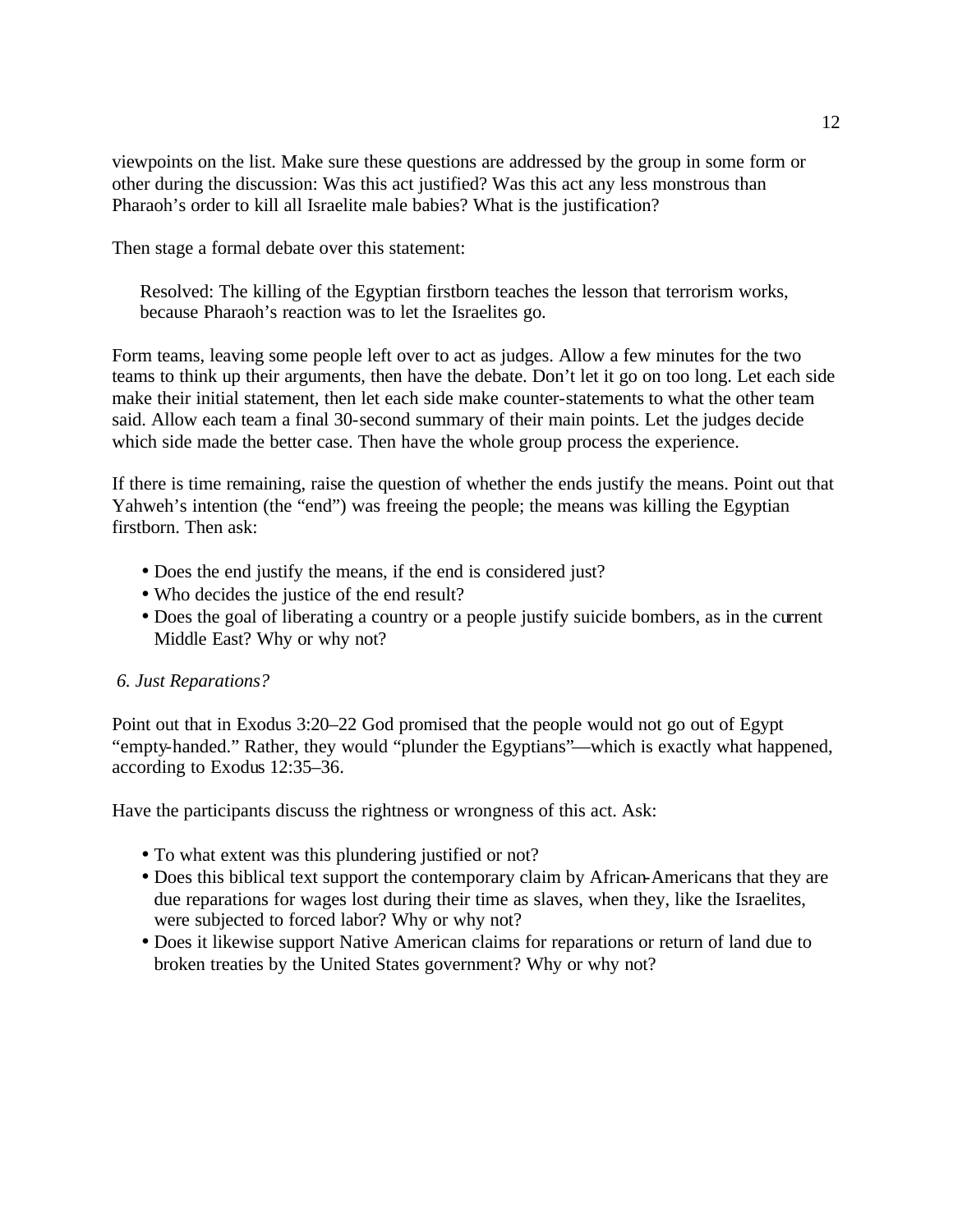## **Response (10 minutes)**

## *7. Passover and Christ*

Have the participants discuss the following questions, based on pp. 45–48 of the study book:

- What are the similarities between the Passover and the sacrifice of Christ?
- Why does the church speak of Jesus as the paschal (Passover) lamb?
- The Jewish Passover meal, the Seder, enacts the grace of God in creating the Jewish people as the people of God. How does the Lord's Supper do the same for the New Israel, the Church?

## **Closing (5 minutes)**

## *8. Closing prayer*

Pass out portions of matzos to everyone. Read Exodus 12:34 aloud: "So the people took their dough before it was leavened, with their kneading bowels wrapped up in their cloaks on their shoulders."

Then say: "May this unleavened bread be a reminder to us that we must be about God's work of rescue and release in the world."

Let the people eat, and then close with this prayer:

God has shown us what is good. And what does the Lord require of us but to do justice, and to love kindness, and to walk humbly with our God? In Jesus' name, Amen.

## *9. Assignment*

Ask participants to read Unit 5 and Exodus 14:1–31.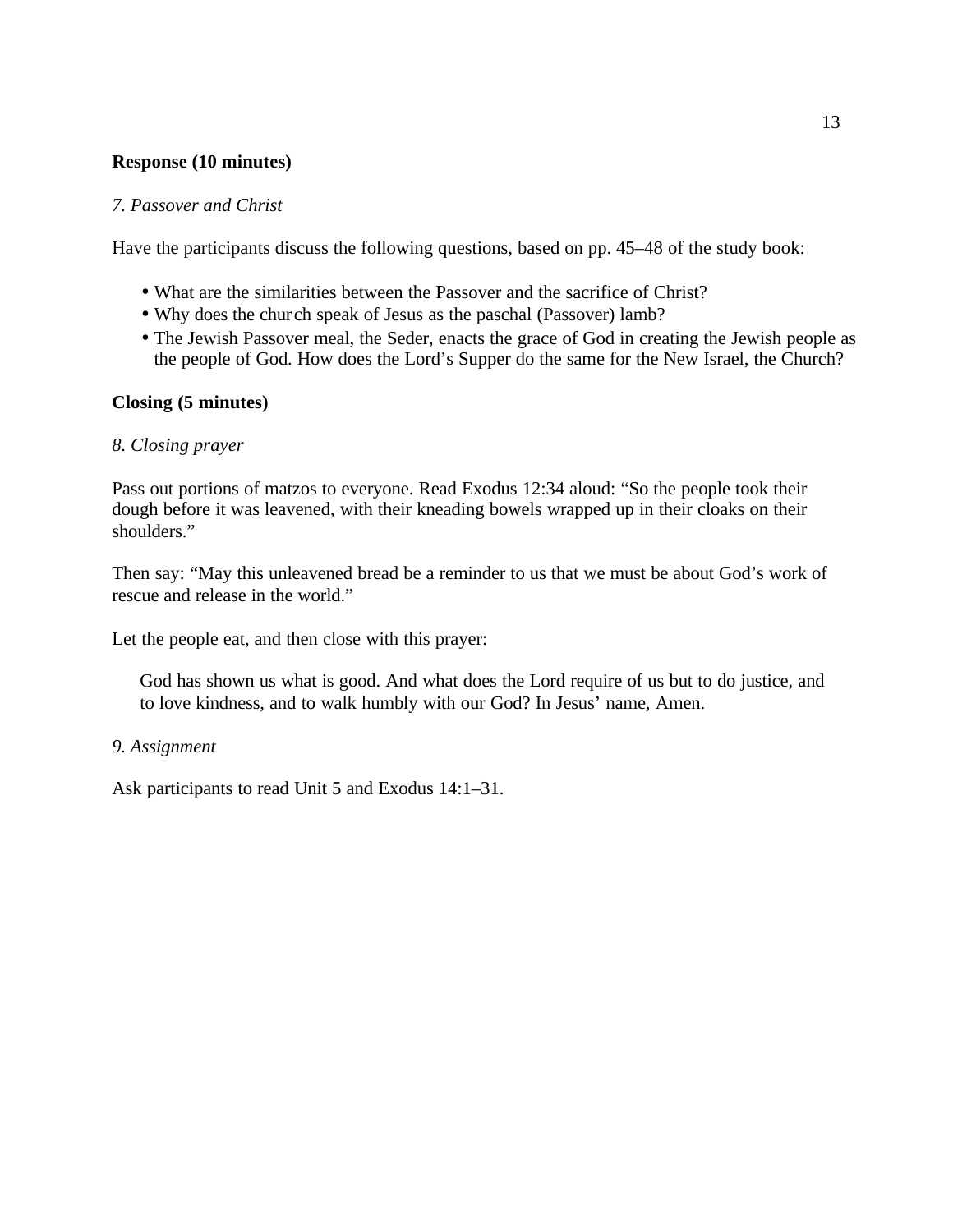## **Unit 5: The Miracle at the Red Sea (Exodus 14:1–31)**

## **Key Idea: Judaism is based on the miracle of the deliverance at the Red Sea, just as Christianity is based on the miracle of the empty tomb.**

## **Advance Preparation**

In addition to the Scripture passage highlighted in this session, also read Exodus 13:17–22 and  $15:1-18$ .

Bring paper, crayons, markers, and clay for use in step 8.

For your own background information, look up *miracle*, *Red Sea*, and *liberation* in a Bible dictionary or a theological word dictionary.

## **Opening (10 minutes)**

## *1*. *Prayer*

Pray Exodus 15:1b–13 as a litany prayer, alternating verses between leader and people. Begin with "Let us pray. I will sing to the Lord . . .," and end with "In Jesus' name, Amen."

## *2. Leftovers*

Check to see if there are any questions or comments left over from the previous session.

## **Presentation (15 minutes)**

#### *3. Review of the Scripture Passage*

Briefly review the events of Exodus 14:1–31.

#### *4. Questions for Reflection*

Have the participants turn to the Questions for Reflection on p. 60 in the study book and answer questions 1 and 3.

Note that, for Christians, the miracle of the crossing of the Red Sea resonates theologically with the resurrection of Christ. Ask: Why is that so? What are the similarities and differences? In what way were the results the same?

Then ask: How can Christians understand the resurrection of Christ as completing God's liberation of the chosen people without feeling triumphalistic or superior to Jews, Muslims, or other religious adherents?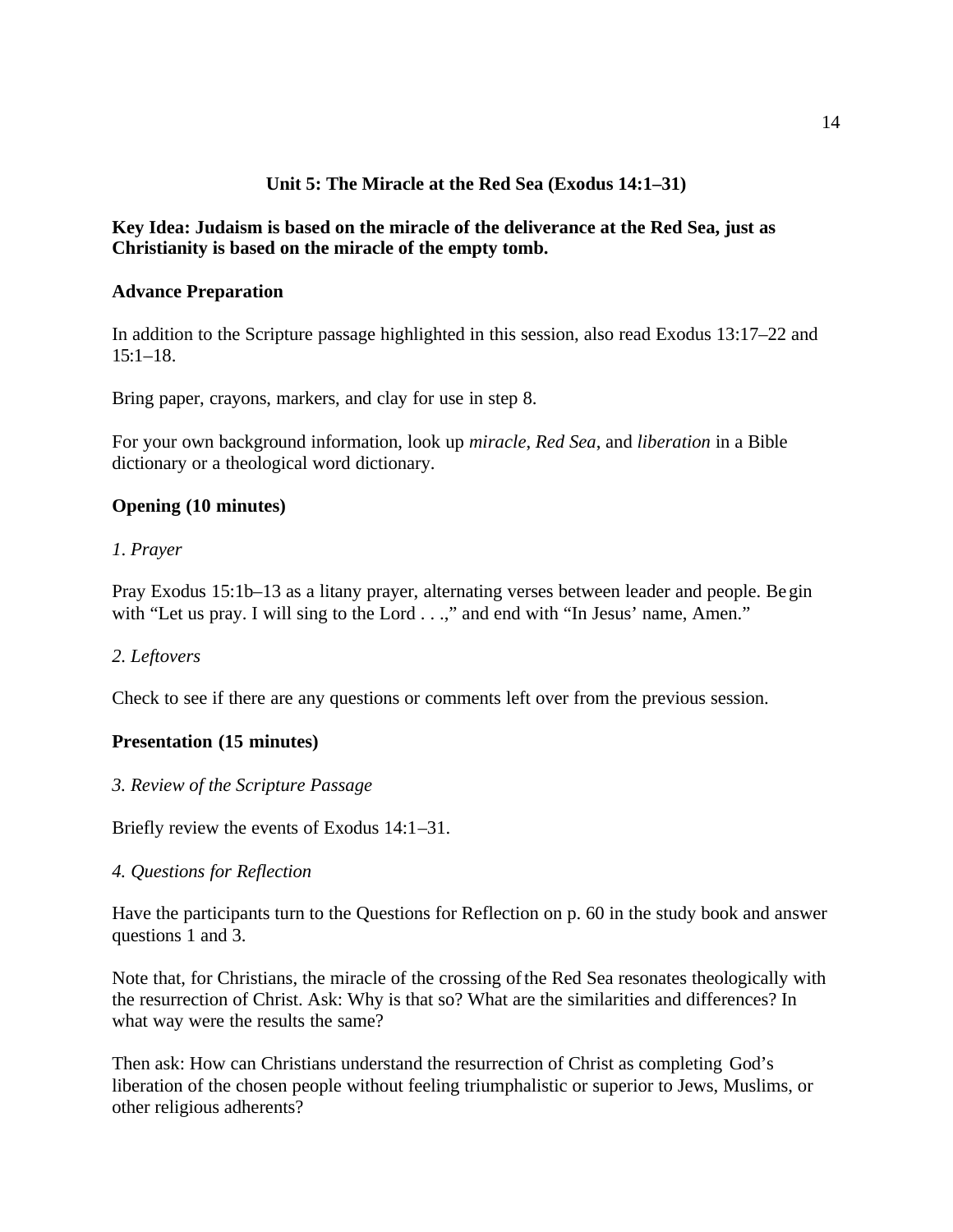## *5. Educated to See God's Guidance*

Read Exodus 13:21–22 aloud:

The LORD went in front of them in a pillar of cloud by day, to lead them along the way, and in a pillar of fire by night, to give them light, so that they might travel by day and by night. Neither the pillar of cloud by day nor the pillar of fire by night left its place in front of the people.

Invite the class to think of other biblical examples of how God made the divine presence known to the people. List these on a sheet of newsprint. Consider the importance of education in this regard—that is, unless the people were instructed into the real meaning of the pillars, the cloud and fire were simply strange phenomena. Now ask the participants to describe some "pillars of cloud and fire" from their own experience and to identify some folk responsible for helping them see God's guidance for what it was.

## **Exploration (20 minutes)**

### *6. The Glory of God*

Point out that, in Exodus 14:1–4, God tells Moses to place the Israelites in a vulnerable position that makes no military sense. The reason given is that so God will gain glory. Ask: What is the purpose of this strategy? Why not instruct the Israelites how to win a military battle? Why does God need the glory?

Then consider other places in the Bible where this motif of human weakness is emphasized so that honor can go to God. Examples might include the age and barrenness of Sarah, Jacob's questionable character, or the manger babe who is Emmanuel.

## *7. Moses' Quiet Faith*

Have the participants answer question 2 on p. 60 in the study book.

#### *8. The Nature of the Miracle*

Exodus 14:21–29 says that Moses stretched out his hand, the wind blew, the waters parted, and the Israelites walked over on dry land. Moses repeated the gesture when the Egyptians started across and the waters rushed back, consuming them. Ask:

- What is the nature of the miracle here?
- Why is it fruitless to try to rationalize it?
- Why is it more helpful to view this story as a claim for one's faith rather than a geophysical puzzle to be solved?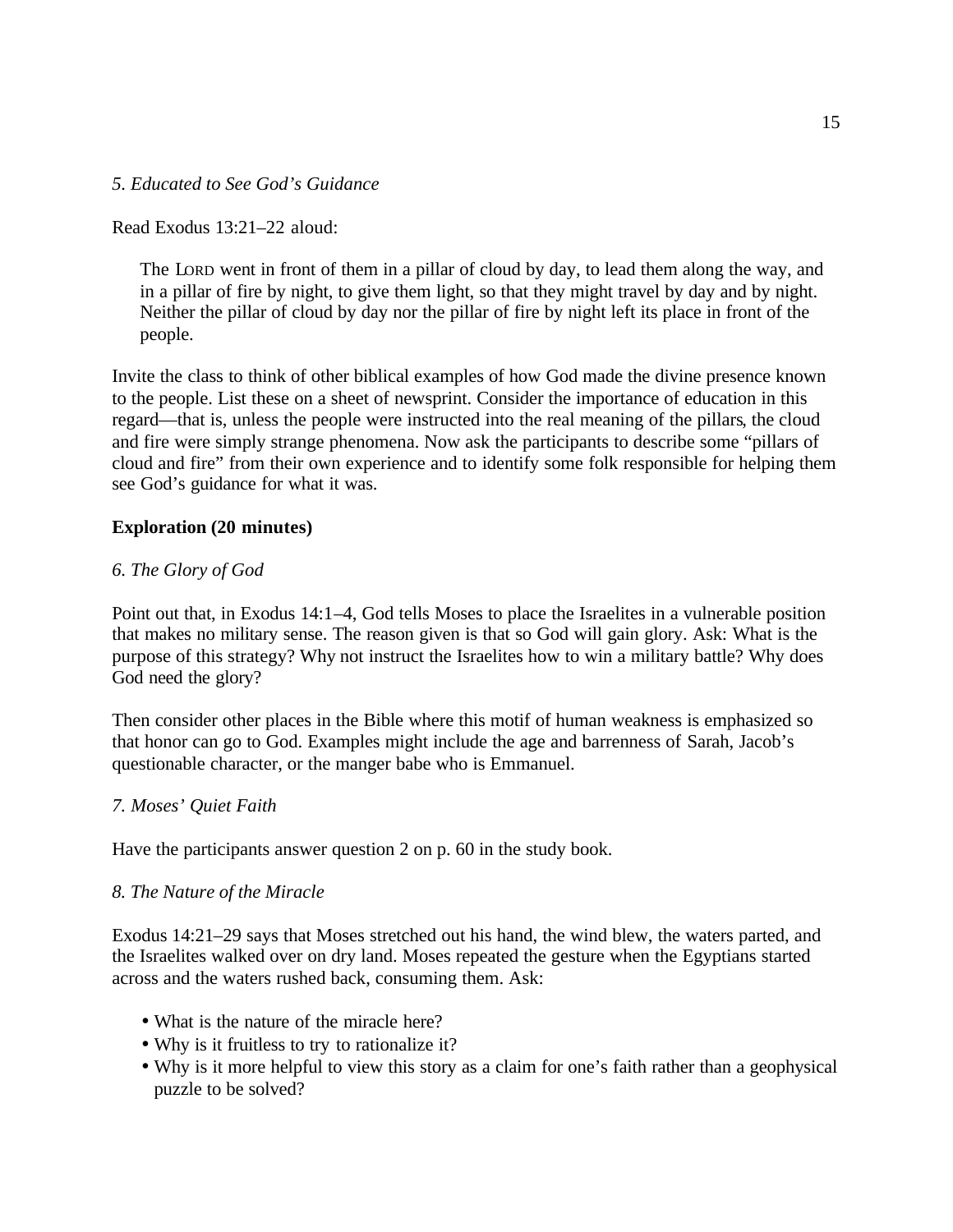### *9. The Exodus and Christ*

Have the participants look at 1 Corinthians 10:1–13 to see how the early church both revered and went beyond the Exodus event in their understanding of the meaning of Christ. In regard to the this passage from 1 Corinthians, ask:

- What does it mean to say that "all were baptized into Moses in the cloud and the sea?"
- What are the cosmological similarities between the Exodus and the resurrection of Christ?
- Why did the early church come to think of Christ as the new Moses, just as they came to think of him as the second Adam?

#### **Response (10 minutes)**

#### *10. Exodus as a Symbol of Liberation*

Read aloud this sentence from p. 59 of the study book:

Exodus 14 is a statement to the church and to individual Christians about the freedom that God has won for us from those forces over which we have little or no control: sin, disease, loneliness, pain, and death.

Invite the class to use the materials you have provided to illustrate this in their own lives through a picture, words, a song, or sculpture. Invite them to share their work in groups of three, to the degree that they are comfortable doing so.

#### **Closing (5 minutes)**

#### *11. Closing Prayer*

Use these words or others of your choice:

The God of peace, who brought back from the dead our Lord Jesus, make you complete in every good so that you may do God's will, working always that which is pleasing in God's sight, through Jesus Christ, to whom be the glory forever and ever! In Jesus' name, Amen.

#### *12. Assignment*

Ask participants to read Unit 6 and Exodus 19:1–25. Also ask them to consider the following:

When Moses came out of the mist of the mountain, held up the tablets, and said "These are God's laws," the people had to take his word for it, since only Moses was on the mountain. In what ways have things not changed today with regard to God's word and laws and taking someone else's word for what it is?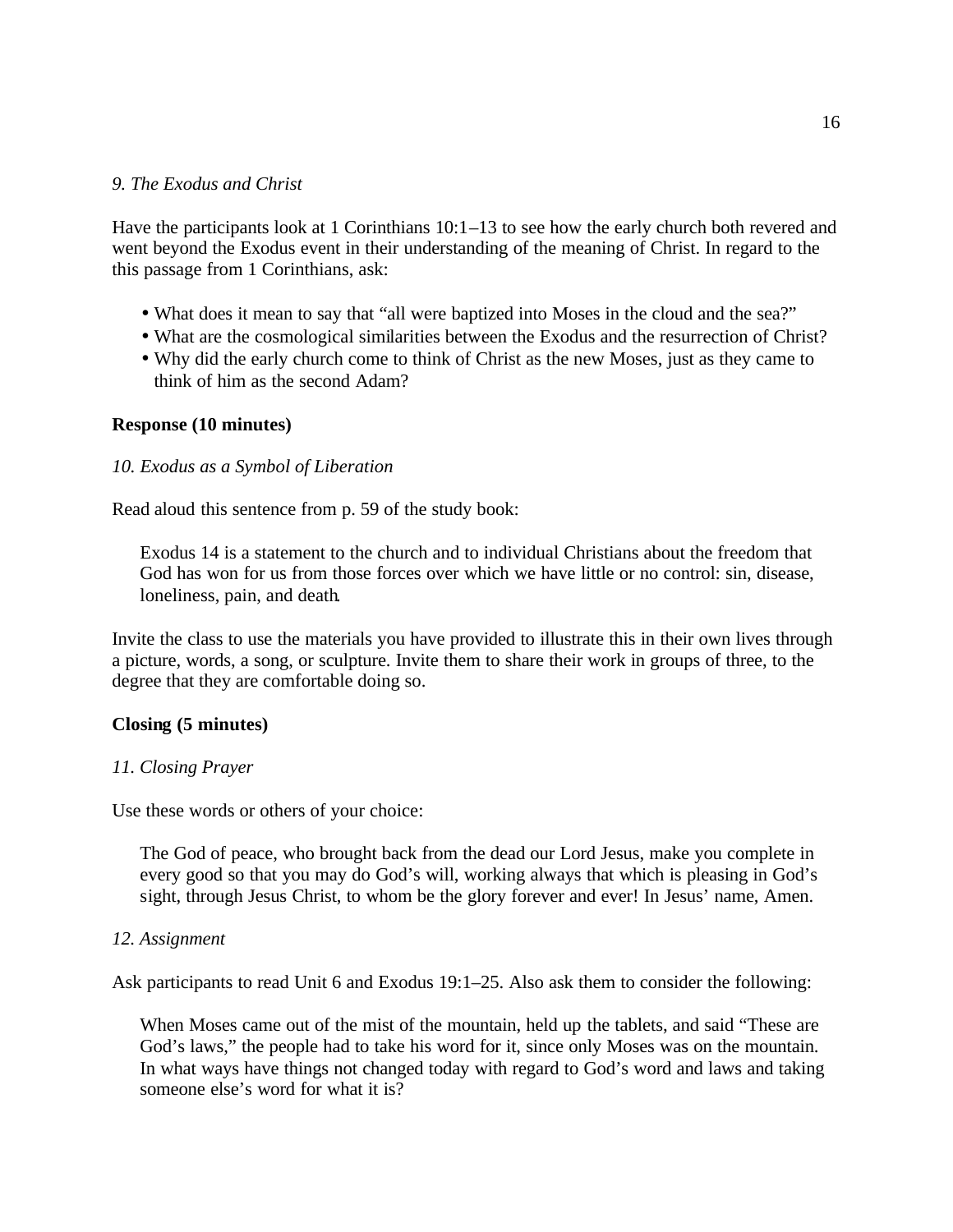## **Unit 6: Thunder and Lightning, Fire and Smoke: God Appears at Sinai (Exodus 19:1–25)**

**Key Idea: Out of mercy, God chose Israel to be the vehicle by which God blessed the whole world. With God's covenant comes both privilege and responsibility, grace and accountability.**

## **Advance Preparation**

As background scripture, read Deuteronomy 7:6–8, 1 Peter 2:9–10, and Hebrews 12:18–24.

For your own background information, look up the following words in a Bible dictionary or theological dictionary:

- revelation
- covenant
- theophany
- holy
- priestly

## **Opening (10 minutes)**

## *1*. *Prayer*

Pray aloud this prayer, use one of your own, or ask a participant to pray:

O Lord, you have been present to your people myriad ways: a pillar of cloud, a pillar of fire, a great wind that divided the waters, a rescue from captivity, the giving of your holy law, in our Lord, Christ Jesus, and through the power of the Holy Spirit. Give us eyes to discern your presence, ears to hear your voice, hearts to receive your mercy. In Jesus' name, Amen.

## *2. Leftovers*

Check to see if there are any questions or comments left over from the previous session.

## **Presentation (15 minutes)**

*3. Review of the Scripture Passage*

Briefly review the events of Exodus 19:1–25.

*4. Questions for Reflection*

Have participants answer the Questions for Reflection on p. 72 of the study book.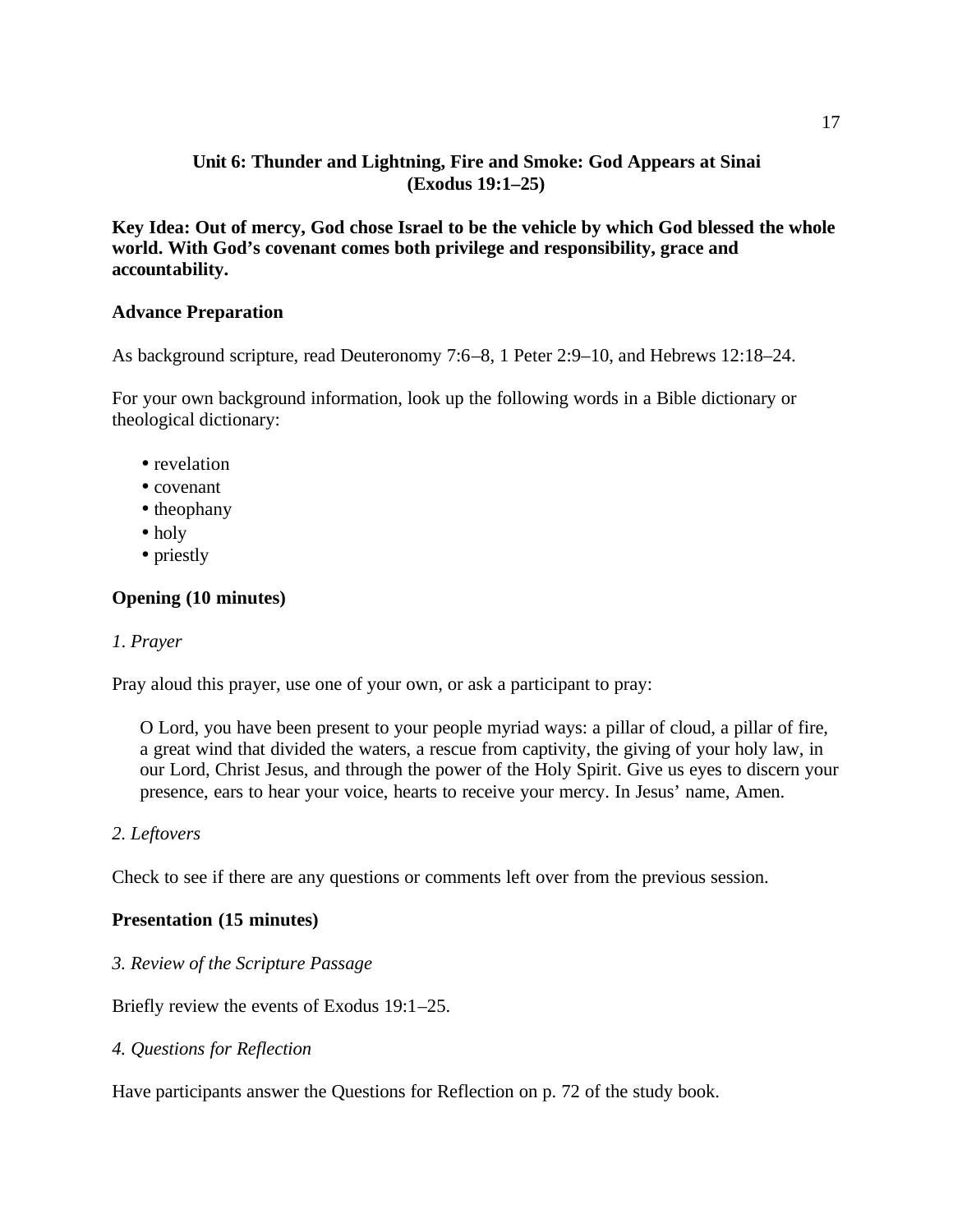## **Exploration (20 minutes)**

### *5. A Covenant with Conditions*

Tell the following to the class:

Exodus 19:5 says, "Now therefore, if you obey my voice and keep my covenant, you shall be my treasured possession out of all the peoples." There are at least two ways to look at this. It might mean that if the people follow God's laws, then, as a reward, God will make them God's people. Or it might mean that by keeping the covenant and obeying God, they show what a treasured possession is. A people who keep the covenant are a treasured possession.

Then ask the following questions:

- Which of these makes the most sense to you?
- What are other interpretations of this verse?
- In what way is this covenant different from the covenants with Abraham and Noah? (Those covenants had no conditions.)

#### *6. A Priestly Kingdom, a Holy Nation*

Have someone read aloud Exodus 19:5b–6. Then ask:

- What does it mean to be a priest?
- How can a nation be "priestly"?
- What does it mean to be holy?
- How is God's holiness different from our own?
- How can a nation be "holy"?

#### *7. A Chosen Nation*

Have someone read aloud Deuteronomy 7:6–8. Then ask:

- Why did God choose the Israelites?
- Many people consider themselves chosen and especially favored by their gods due to their personal beauty, military might, intrinsic value, or other virtues. What did Israel think?
- What were the Israelites chosen *for*?
- Being chosen brings responsibility and accountability. How might this lead a people to want to give up the title of "chosen"?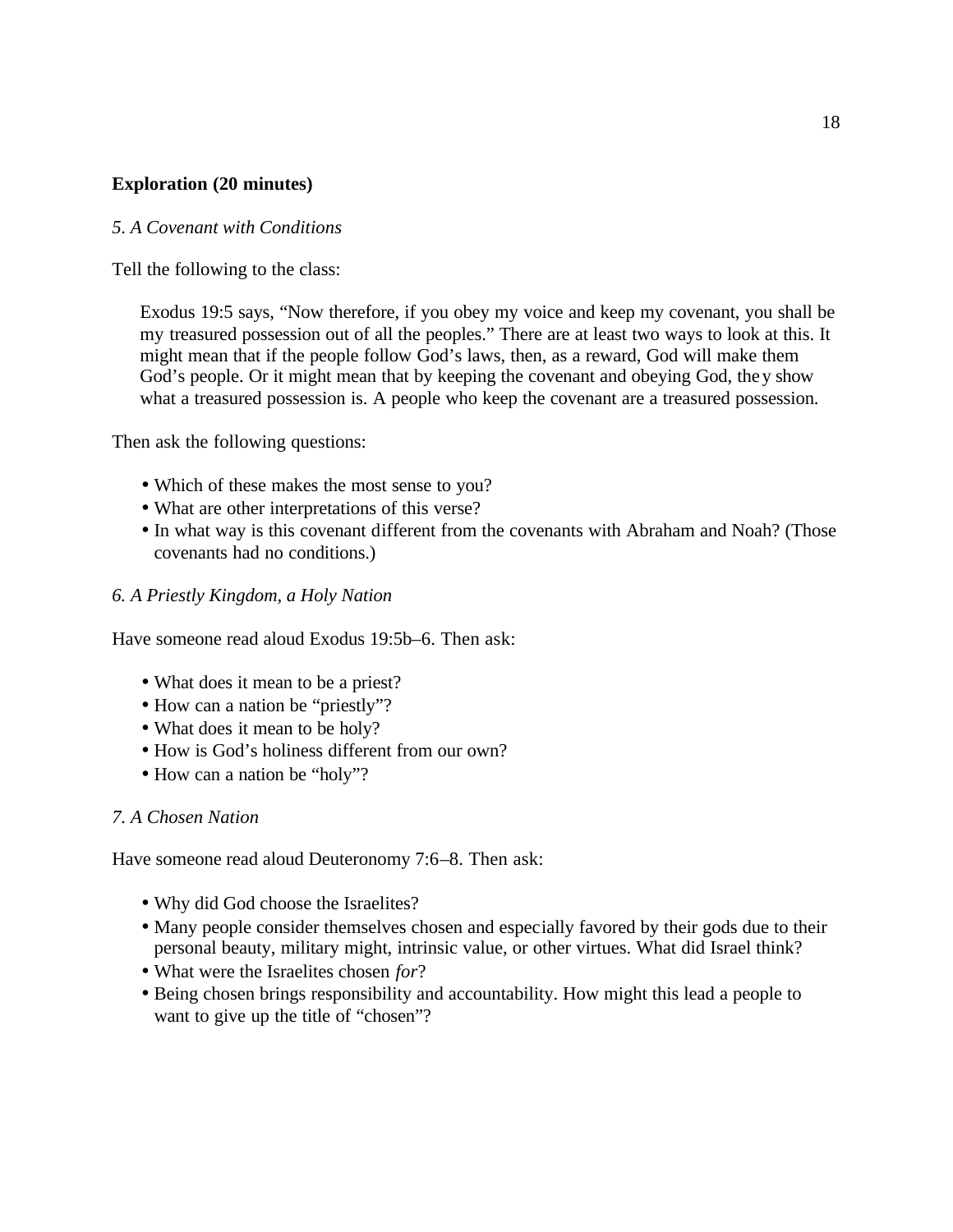### **Response (10 minutes)**

#### *8. The Church as the New Israel*

Have someone read aloud 1 Peter 2:9–10. Then ask as many of the following questions as you can in the allotted time:

- What does it mean for the church that the New Testament writer uses the same language formerly applied to Israel?
- How can the church be holy and be God's own people? To what degree is that a matter of belief, behavior, ritual, ethics, sacrifice?
- What would it mean if our church took these words seriously? What, if anything, would change? What actions would you recommend?
- What would it mean if you took these words seriously as an individual?
- How do we as Christians, or our church as an institution, "proclaim the mighty acts" of God?
- What does applying this language of "chosen people" to the church mean for our understanding of Israel, the original chosen people? Are Jews still the chosen people? Did the church supplant Israel, so that now Israel is "unchosen"? What would that say about the promises of God, God's character, and the fidelity of God's word once given?
- Paul says in Romans 11:1, "I ask, then, has God rejected his people? By no means!" Paul goes on to speak of branches being grafted onto the root. Why does our understanding of God's promises lead us to accept this idea of our being grafted onto the chosen people rather than of our replacing Israel as the chosen people?

#### **Closing (5 minutes)**

#### *9. Closing Charge*

Use these words or others of your choice:

As God's own, clothe yourselves with compassion, kindness, and patience, forgiving each other as the Lord has forgiven you, and crown all these things with love, which binds everything together in perfect harmony. In Jesus' name, Amen.

#### *10. Assignment*

Ask participants to read Unit 7 and Exodus 20:1–7. Also ask them to consider the question: In what sense are the commandments an act of grace rather than mere legal prescription?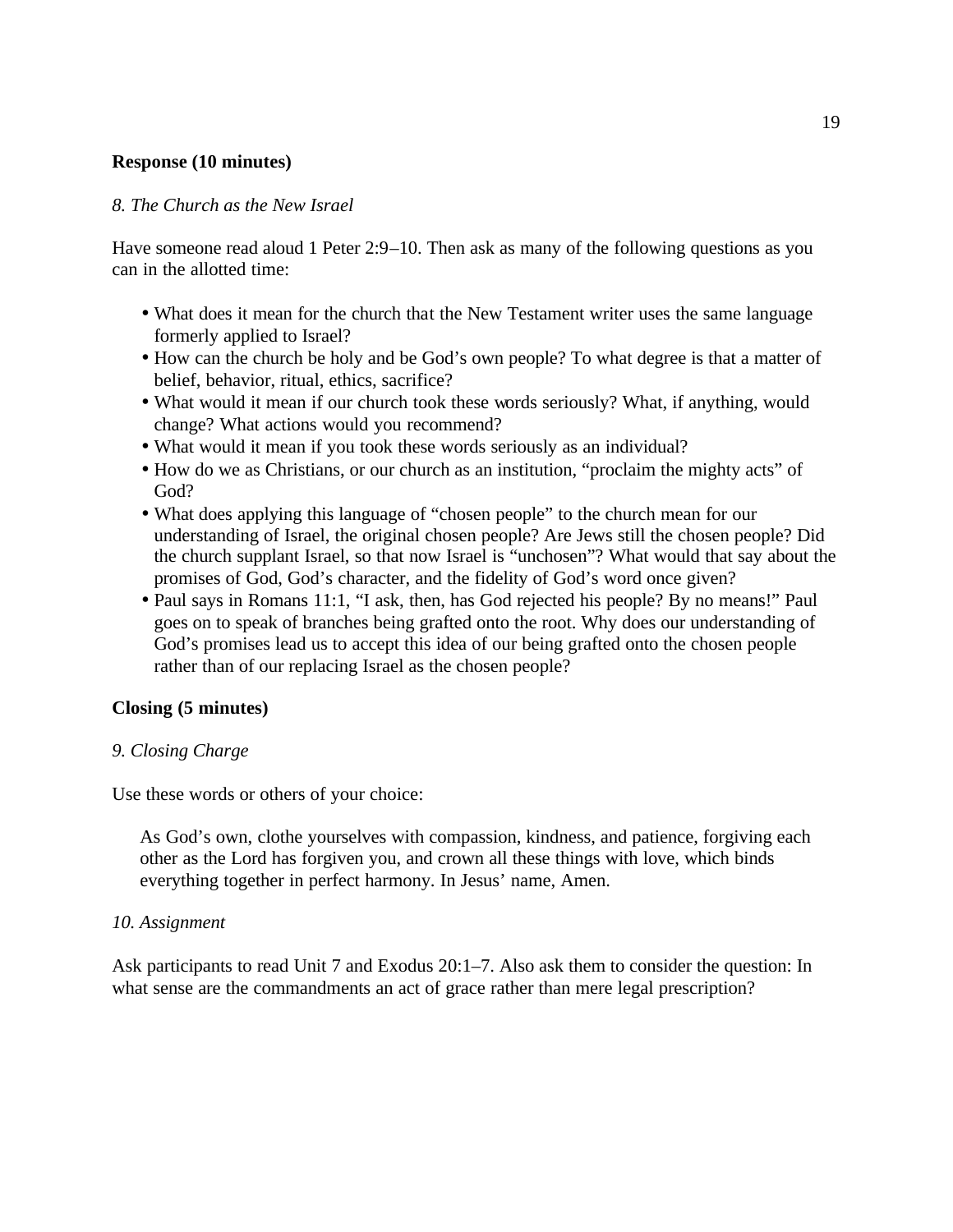## **Unit 7: The Ten Commandments, Part One (Exodus 20:1–7)**

**Key Idea: The ten commandments are not merely sound, general rules that anybody might agree with. They are a covenant document, part of the agreement by which Yahweh and Israel are linked through faith and faithfulness.**

## **Advance Preparation**

For your own background information, look up the following words in a Bible dictionary or theological dictionary:

- law
- covenant
- monotheism
- idolatry

Bring paper and pens or pencils for the group.

#### **Opening (10 minutes)**

#### *1*. *Prayer*

Pray Psalm 81 as a litany prayer. Begin with "Let us pray," then have the leader and the people read alternate verses. End with "In Jesus' name, Amen."

#### *2. Leftovers*

Check to see if there are any questions or comments left over from the previous session.

#### **Presentation (15 minutes)**

#### *3. Review of the Scripture Passage*

Have someone read aloud Exodus 20:1–7.

### *4. Preliminary Questions and Answers*

Invite the class to jot down answers to the following questions:

- What do the ten commandments mean to you?
- What is your first memory of the commandments?

Have the group share their answers in groups of three and report the highlights to the class as a whole.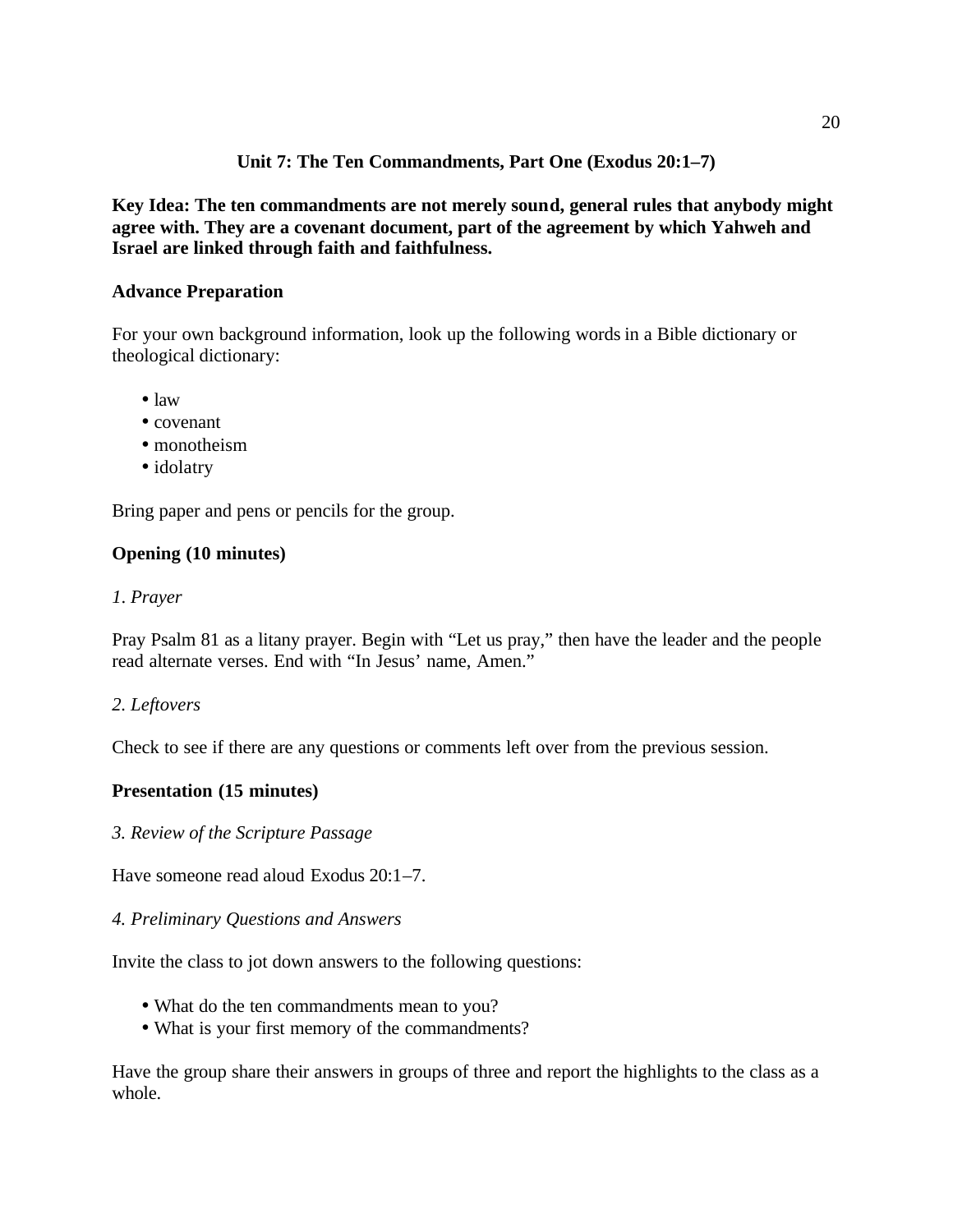Note that there is currently a controversy over displaying the ten commandments in public places such as public schools, courts, and government buildings. Ask:

- Why do you think it is either right or wrong to allow such displays?
- What difference does it make to say that this is a covenant document, part of the agreement by which Yahweh and the community of faith are linked?

## **Exploration (20 minutes)**

## *5. The First Commandment*

Sometimes we fool ourselves today by thinking that since there is no longer actual worship (for the most part) of strange deities, this commandment does not much apply to us. Invite the class to list the modern "gods" that tempt us. Ask:

- In what ways do we "worship" these gods, that is, give our time and sacrifice to them while giving only lip service to the God made known in Jesus Christ?
- How can you judge where someone's ultimate loyalty and commitment is?

## *6. The Second Commandment*

The Israelites were not to make any image of God (or, perhaps, of anything else). Ask:

- Why is making an image of God such a temptation for humans?
- What are some ways that we make "images" of God today?
- In what ways do these "images" help us see God? In what ways do they limit what we see?

## *7. The Third Commandment*

For many of us who grew up with the King James Version of the Bible, not taking "the Lord's name in vain" meant don't cuss. The language of the New Revised Standard Version poses other interpretations when it translates this verse in terms of not making wrongful use of God's name. Have the participants consider the following:

- What is a "wrongful use" of the name of the Lord?
- How do we "misuse" the Lord's name in our lives?

Note that the study book connects this commandment to oath-taking in trials and telling the truth. Ask: In this sense, what are some ways we as a nation, as a church, and as individuals break this commandment?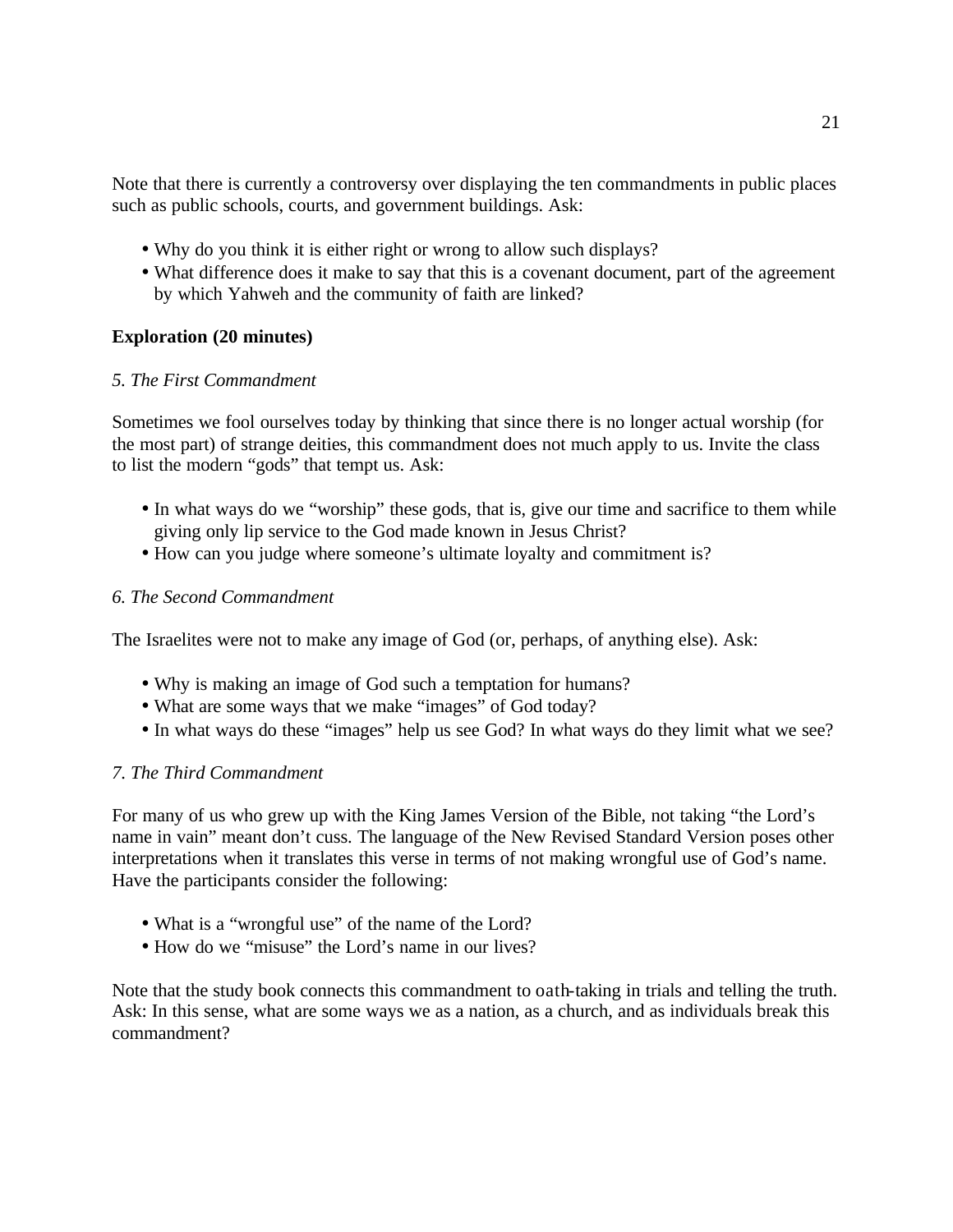#### **Response (10 minutes)**

## *8. The Commandments for Today*

Invite the participants to write a paraphrase of the first three commandments that directly reflects life today. Have them share their work in groups of three.

## **Closing (5 minutes)**

## *9. Closing Charge*

Use these words or others of your choice:

Go out into the world in peace. Love the Lord your God with all your heart, with all your soul, with all your mind, and love your neighbor as yourself. In Jesus' name, Amen.

## *10. Assignment*

Ask participants to read Unit 8 and Exodus 20:8–17. Also ask them to consider the question: What was Jesus' attitude toward the ten commandments?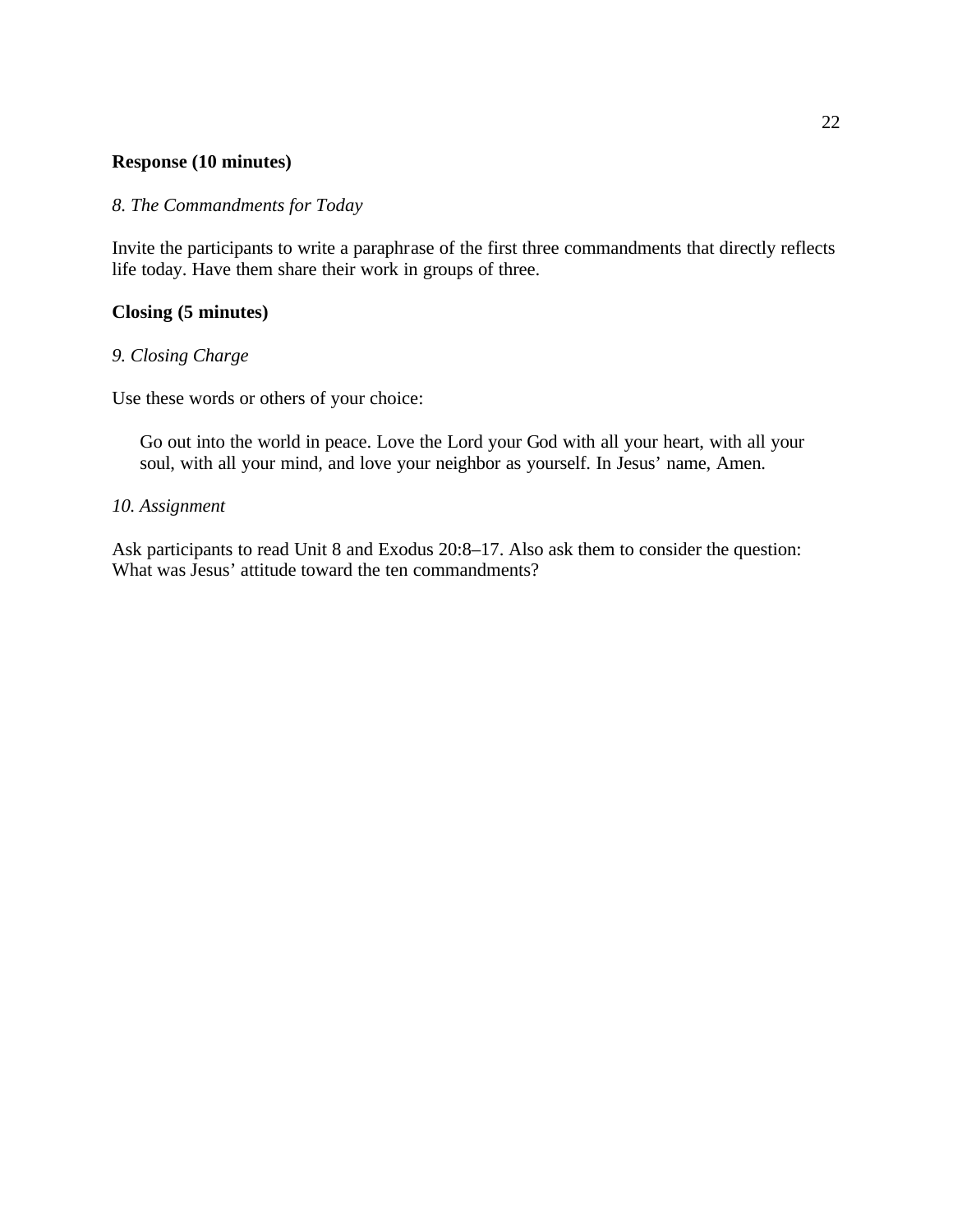## **Unit 8: The Ten Commandments, Part Two (Exodus 20:6–17)**

## **Key Idea: The fifth commandment ("honor your parents") is central, because what parents are to teach their children is to love God with all their heart, mind, and souls (Deut. 6:3–7).**

## **Advance Preparation**

For biblical background, read Deuteronomy 6:1–9, Psalm 1, and Matthew 5:17–22, 27–28.

For your own background information, look up the following words in a Bible dictionary or theological dictionary:

- honor
- murder
- steal
- perjury
- covet

## **Opening (10 minutes)**

## *1*. *Prayer*

Pray Psalm 1 as a litany prayer. Begin with "Let us pray," then have the leader and the people read alternate verses. End with "In Jesus' name, Amen."

## *2. Leftovers*

Check to see if there are any questions or comments left over from the previous session.

## **Presentation (15 minutes)**

## *3. Review of the Scripture Passage*

Have someone read aloud Exodus 20:8–17.

## *4. Questions for Reflection*

Turn to the Questions for Reflection on pp. 96–97 in the study book, and discuss each of them. Let people pursue any particular interests and questions. There is a lot to think about in this unit. Use these questions to generally cover the material.

Use the material in the next section as time, and your class's interest, allows.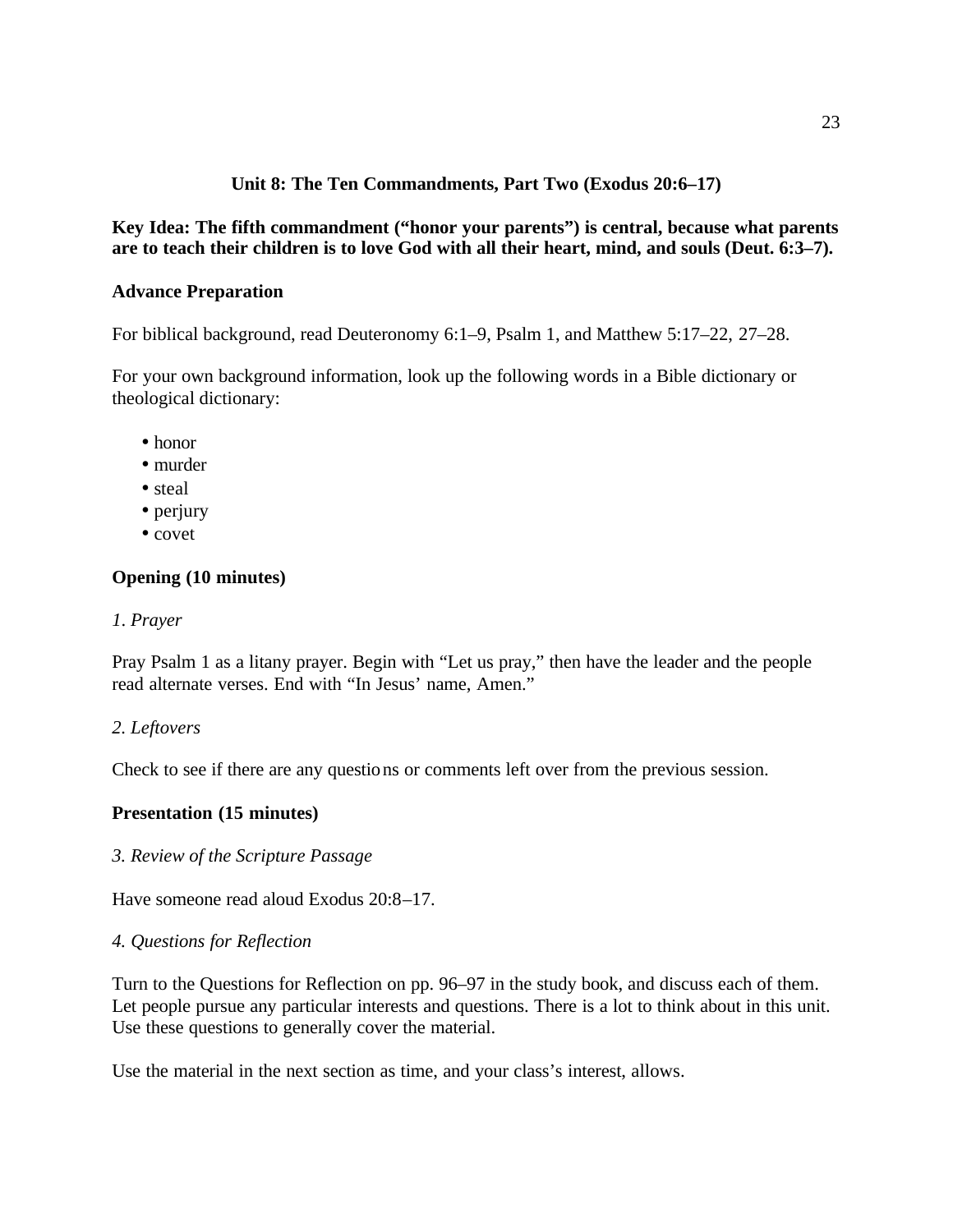## **Exploration (20 minutes)**

### *5. The Fourth Commandment*

Note that the commandment calls for two things: to "remember" the Sabbath day and to "keep it holy." Ask: How shall we do this?

Point out that this law is specific about who shall rest: sons and daughters, male and female slaves, livestock, and even the non-Jewish foreigners residing in Jewish towns. Then ask:

- To what degree was this, perhaps, the first "fair labor practices" law?
- What effect might it have had when the Israelites came into a country and then gave their slaves one day off in seven?
- Whom does the list in the commandment exclude from this rest? (If one assumes the laws were initially directed at adult males who owned property, the answer is: The wife.)

Then consider Jesus' words in Mark 2:22–23: "The Sabbath was made for humankind, not humankind for the Sabbath, so the Son of Man is lord even of the Sabbath." Ask: How does this help us interpret and apply the fourth commandment today?

## *6. The Fifth Commandment*

Present the following background to the participants:

Some scholars argue that the fifth commandment is central to the Decalogue and the future of Israel, especially if it is linked with Deuteronomy 6:1–9. In the commandment, God says to children, in essence: "Honor (literally, accept as weighty) the teachings of your parents." In Deuteronomy 6:7, God tells the parents, in essence, "Teach your children to follow my commandments, so that your days may be long." Jesus said that every letter in the law will be accomplished (Matthew 2:17)—but the only way that can happen is if parents teach their children rightly, and if children honor what their parents tell them.

Then invite the participants to evaluate this understanding of importance of the fifth commandment. Ask:

- How might the connection of these two texts have mattered to Israelites in general? to the Israelites in exile in Babylon? to those who returned from exile?
- In what way is this still true of the relationship between the generations today?

## *7. The Sixth Commandment*

Note that in Hebrew this commandment reads, "You shall not murder." The Hebrew language had another term for cases of capital punishment ("shall be put to death"), which is proscribed for certain offenses (see Ex. 21:16; Deut. 21:18–21).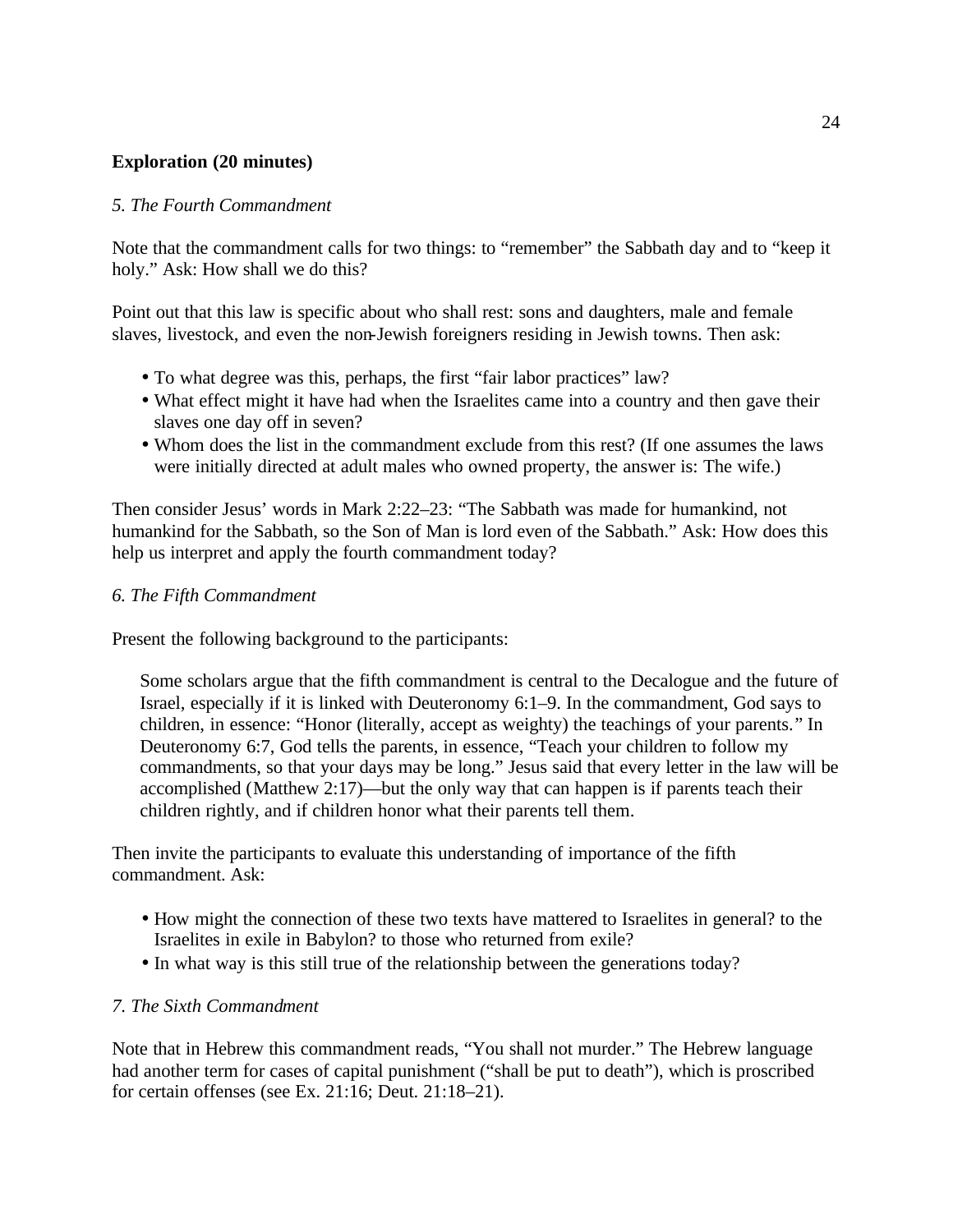Ask:

- How do we understand and define murder in our day?
- What are some non-physical ways that one person can "murder" another (for example, killing self-esteem)? Are such actions counter to the commandment?
- This commandment has been used by pacifists to argue against war. Is there such a thing as a "just war"? Why or why not?

## *8. The Seventh Commandment*

Look at what Jesus says about adultery in Matt. 5:27–30. Ask: Why did Jesus put this in terms that seem to make almost everyone an adulterer?

Then note that, although Jesus' words seems to equate thinking about something with doing it, there still is a considerable difference between the *thought* and the *act*. Discuss the value and utility of maintaining this distinction.

## *9. The Eighth Commandment*

Ask the participants:

- Under what conditions, if any, is stealing defensible?
- Looking at what happens to white collar criminals, one might conclude that if you're going to steal money, make sure it's a large amount. Why is it that white collar criminals who abscond with huge amounts receive relatively light punishment?
- What are some intangible things we can steal from another? (Possible answers might be pride, hope, innocence, and, in connection with the next commandment, someone's good name.)

# *10. The Ninth Commandment*

Ask the participants:

- What happens to a society when truth-telling breaks down?
- To what degree is truth-telling a value in your own work place or company? in our society at large? in the government? in the church?
- Consider examples where the government has withheld the truth from the public. Is this ever justified? What does it do to our national life?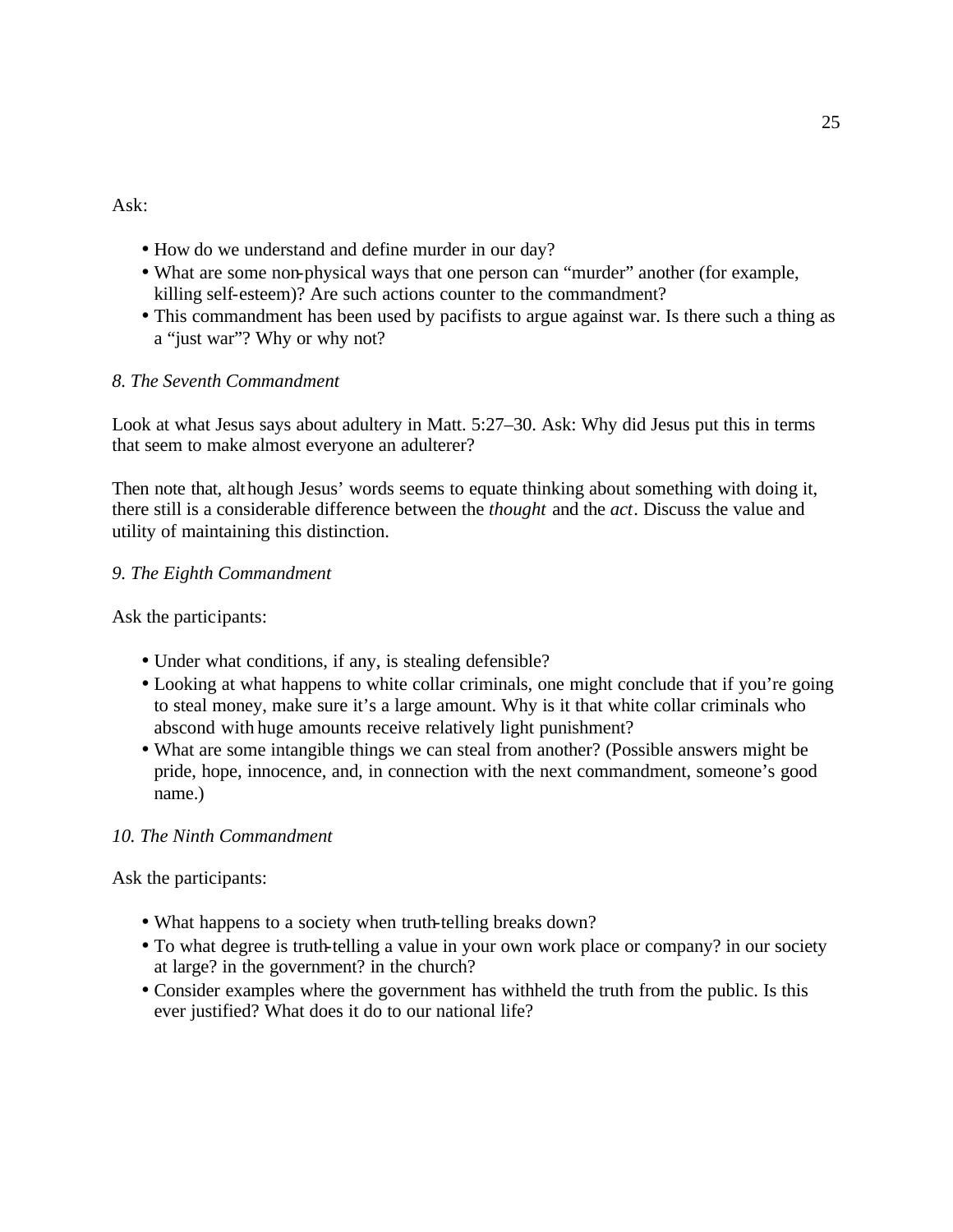## *11. The Tenth Commandment*

In a recent movie, the CEO of a company declared "Greed is good!," meaning, one supposes, good for his business. Ask the participants to evaluate this perspective.

Then point out that some advertising works on the principle of creating dissatisfaction dissatisfaction with what you have, the way you look, what you wear, where you live, what you drive, who you are, and so on. Ask:

- Is this necessary to keep the economy going?
- If so, what does that say about us as a society?
- How can the church resist these negative messages and the urge to always seek something better?

Finally, note that some commentators think this commandment is a summary of the sixth through ninth commandments. In other words, they say that if we did not covet, the other prescriptions would be unnecessary. Test this idea by looking at Commandments 6–9 in light of Commandment 10.

## **Response (10 minutes)**

### *12. Love Fulfills the Law*

Have two volunteers read aloud Mark 12:28–31 and Rom. 13:8–10. Then apply what Jesus and Paul say to the commandments to see if this works. Ask: Is it really the case that if we love God completely and our neighbors as ourselves, then we will find ourselves keeping the commandments in both attitude and deed?

## **Closing (5 minutes)**

#### *13. Closing Prayer*

Use these words or others of your choice:

Let us pray. Whatever you do, in word or deed, do everything in the name of the Lord Jesus, giving thanks to God through him, in whose name we pray. Amen.

#### *14. Assignment*

Ask participants to read Unit 9 and Exodus 32:1–35. Also ask them to consider the question: What are the "Golden Calves" that we make in our society?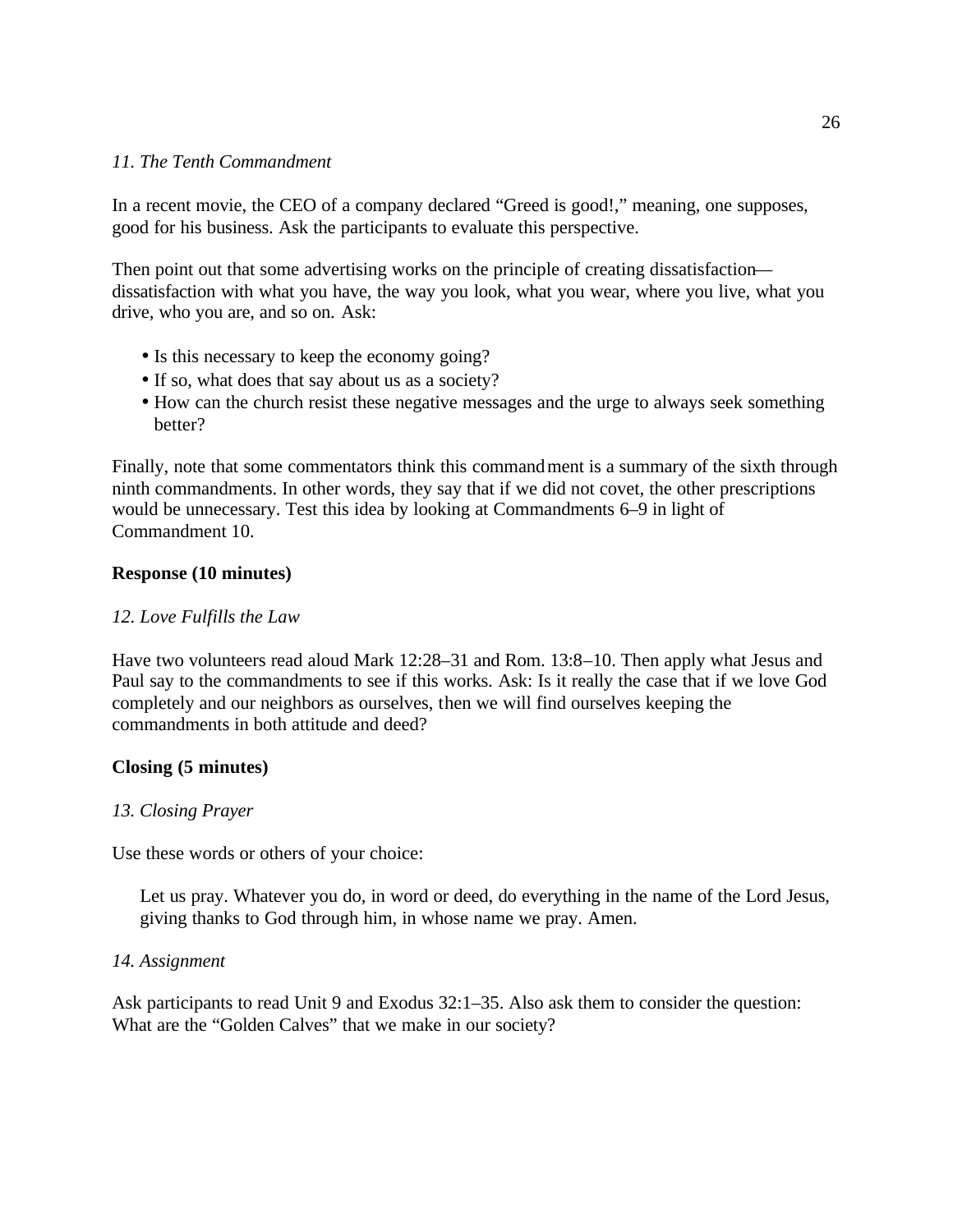## **Unit 9: The Golden Calf (Exodus 32:1–35)**

**Key Idea: The quick departure of Israel from their covenant promise to obey God's commands was an ominous sign of what was to come. The pattern of disobedience and judgment was set.** 

## **Advance Preparation**

As biblical background, read Exodus 24:1–18 and Hebrews 13:8. Bring paper, crayons, markers, and pens or pencils for the group.

### **Opening (10 minutes)**

### *1*. *Prayer*

Pray aloud this prayer, use one of your own, or ask a participant to pray:

O God, before we criticize too harshly the Israelites for their desire for and worship of the golden calf, make us aware of the golden calves in our own lives. In Jesus' name, Amen.

### *2. Leftovers*

Check to see if there are any questions or comments left over from the previous session.

#### **Presentation (15 minutes)**

*3. Review of the Scripture Passage*

Briefly review the events of Exodus 32:1–35.

#### *4. Questions for Reflection*

Turn to the Questions for Reflection on pp. 109–110 in the study book. Divide the class into four subgroups, and assign each group one of the questions to work on. Bring them back together after 8–10 minutes, and have each subgroup report on their discussion.

#### **Exploration (20 minutes)**

#### *5. The Seriousness of the Covenant Promises*

Point out that Exodus 24:1–18 describes an imposing ceremony in which the people accept the covenant extended to them, and that pp. 98–99 of the study book mention four significant features of this ceremony.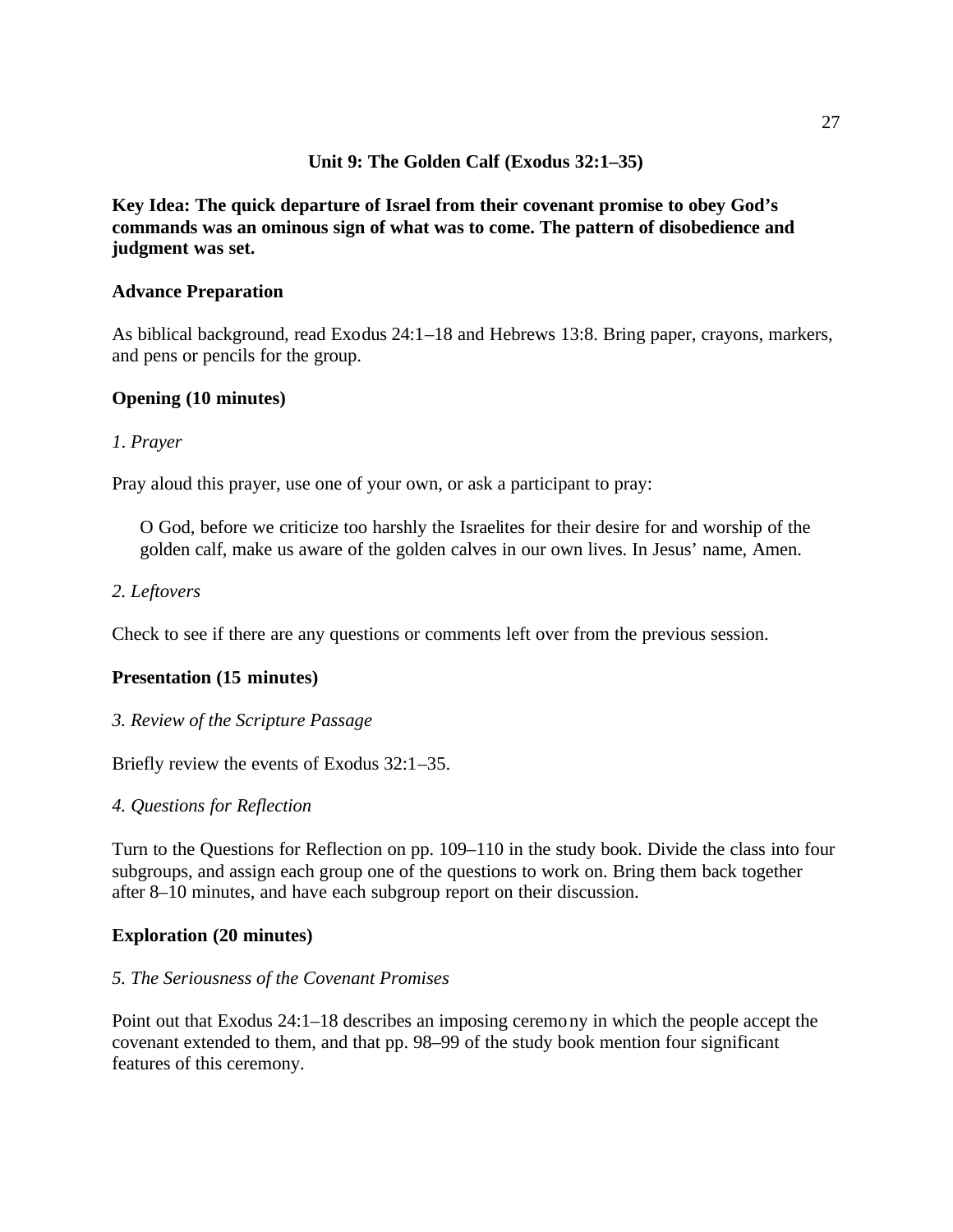Then ask:

- What does this say about how seriously God takes the demands of the covenant and the promise by the people to obey God's commands?
- Do we have any similar ceremonies in the church? If not, should we and what might they look like? What would be the utility and function of such ceremonies?

## *6. "Could You Not Watch with Me One Hour?"*

Remind the participants that Jesus took the disciples to the garden of Gethsemane to watch with him, and they fell asleep. Peter betrayed him three times before daybreak. Then compare these stories with the Israelites' experience with the golden calf.

Note that God said to Moses, "Your people, whom you brought up out of the land of Egypt, have acted perversely; they have been quick to turn aside from the way that I commanded them" (Exodus 32:7–8). Then ask the following questions:

- What does this portend for the future?
- How does God respond to such unfaithfulness?
- What parallels can you suggest from similar experiences in your own life, where those you loved and trusted let you down? How did you respond?

## *7. Does God Change the Divine Mind?*

The *Westminster Shorter Catechism* says in answer to Question 4 (What is God?) that, "God is a Spirit, infinite, eternal, and unchangeable in his being, wisdom, power, holiness, justice, goodness, and truth." Hebrews 13:8 says, "Jesus Christ is the same yesterday, today, and forever."

Note that, based on these sources, people sometimes argue that God's mind can't change. Exodus 32:14 says differently, however. Invite the participants to consider the ramifications of this clearly biblical idea about God. Ask: What are the sorts of factors that might lead God to change the divine mind? (Remember the story of Abraham bargaining with God regarding the city of Sodom, in Genesis 18:16–33).

## **Response (10 minutes)**

## *8. What Is Your Golden Calf?*

Ask: Who are the main characters in this story about the golden calf? Write the suggestions on a sheet of newsprint. (These should at least include Moses, Aaron, Yahweh, and the people.) Then ask: With whom do you identify in this story and why?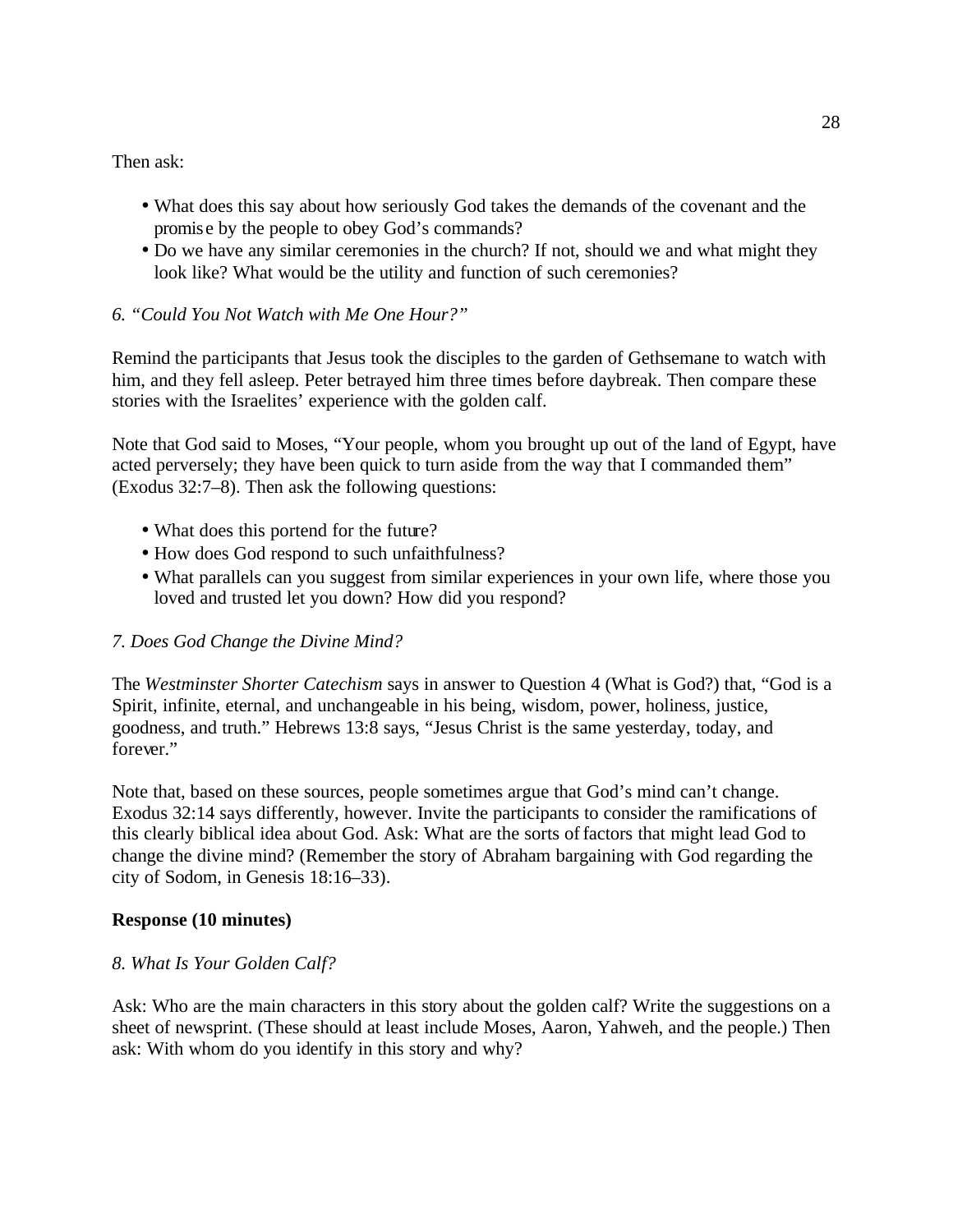Make available the paper, crayons, and markers. Ask the participants to illustrate on one side of the paper the golden calves of our society. On the other side, ask them to illustrate their own, personal golden calves. Bring everyone back together and ask: What are some of the golden calves of the church?

## **Closing (5 minutes)**

## *9. Closing Prayer*

Use these words or others of your choice:

Let us pray. May the God of peace make you holy in every way and keep your whole being—spirit, soul, and body—free from every fault at the coming of our Lord Jesus Christ. Amen.

## *10. Assignment*

Ask participants to read Unit 10 and Exodus 34:1–35. Also ask them to come prepared to deal with this perspective: "Why bother? God will forgive; it's his way." (French proverb)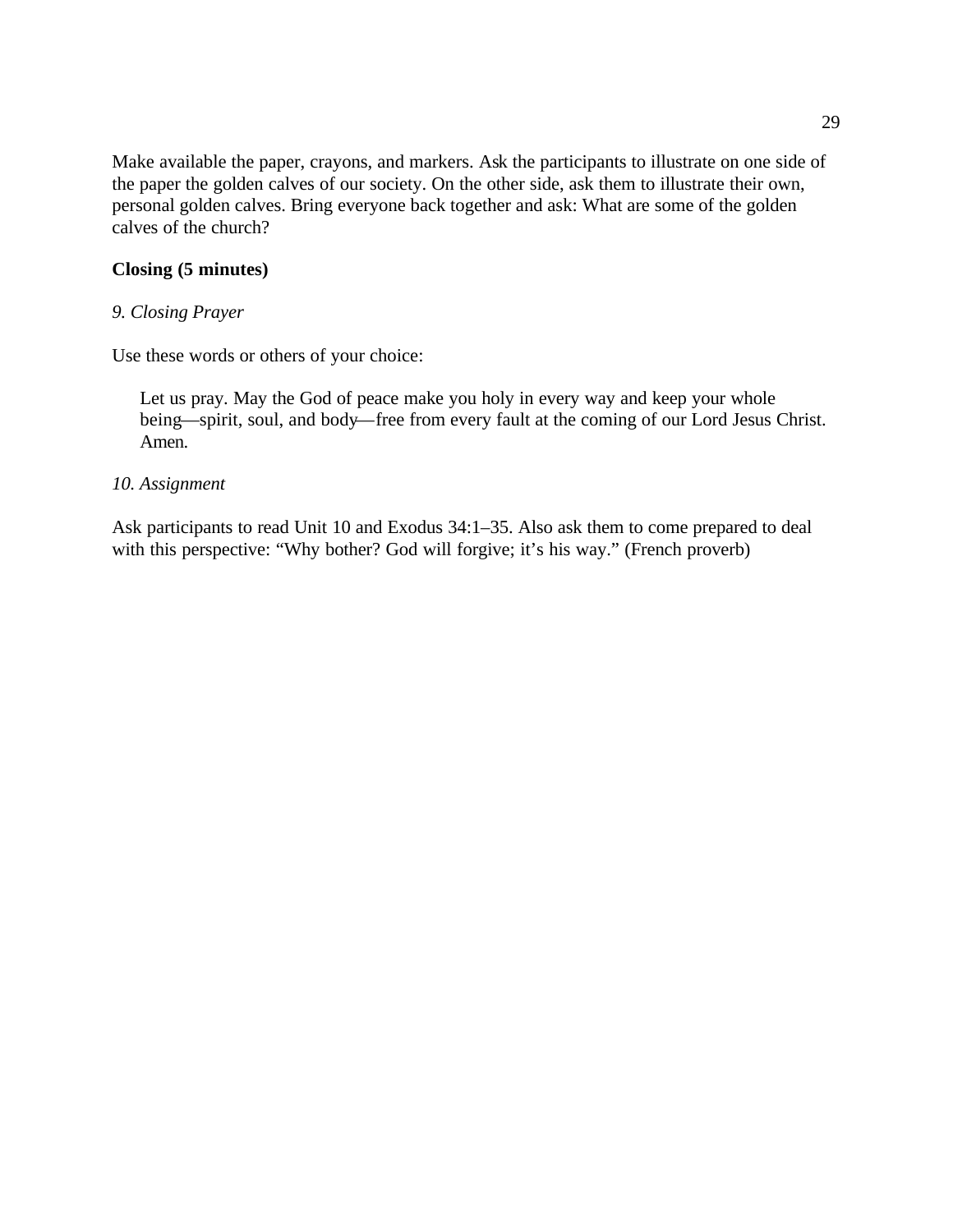## **Unit 10: The Covenant Restored (Exodus 34:1–35)**

## **Key Idea: Covenant renewal celebrates the triumph of mercy over judgment, thus setting the pattern brought to completion in Jesus Christ.**

## **Advance Preparation**

For your own background information, look up the following words in a Bible dictionary or theological dictionary:

- vows
- fidelity
- faithfulness
- unfaithfulness

Bring paper, crayons, markers, and pens or pencils for the group.

### **Opening (10 minutes)**

#### *1*. *Prayer*

Pray aloud this prayer, use one of your own, or ask a participant to pray:

O Lord, we thank you for this time spent together in the study of the book of Exodus. May the insights gained and the friendships deepened nourish us as we travel either through wilderness, promised land, exile, or return. In Jesus' name, Amen.

#### *2. Leftovers*

Check to see if there are any questions or comments left over from the previous session.

#### **Presentation (15 minutes)**

*3. Review of the Scripture Passage*

Briefly review the events of Exodus 34:1–35.

#### *4. Questions for Reflection*

Turn to the Questions for Reflection on pp. 120–121 in the study book. Divide the class into four subgroups, assigning each group one of the questions to work on. Once everyone is back in the total group, have each subgroup report on their discussion.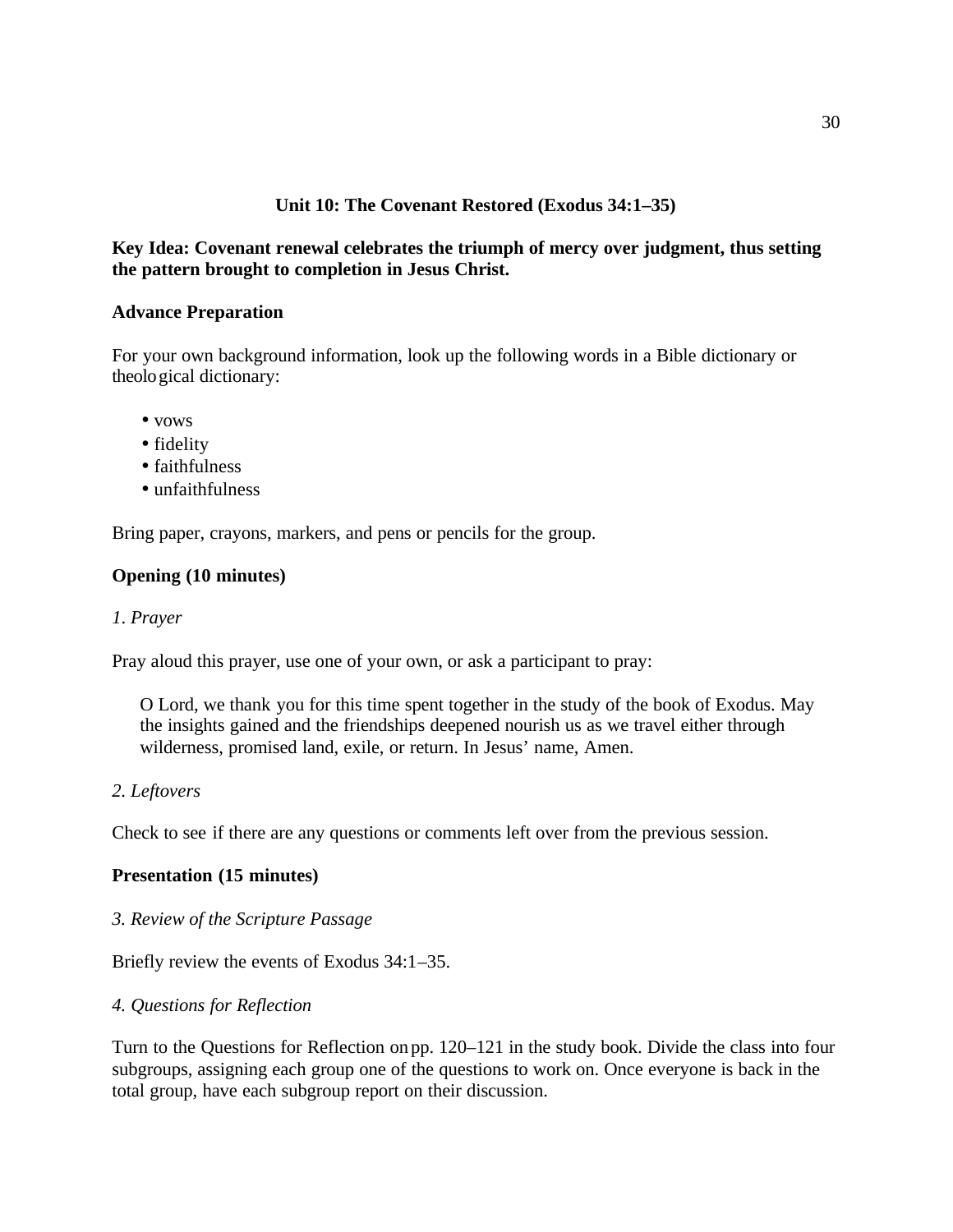## **Exploration (20 minutes)**

### *5. Covenant Renewal*

Note that after the Israelites murmured, complained, and asked for the golden calf, God responded not by abrogating but by renewing the covenant. Ask:

- What did the people do to deserve this? (Nothing.)
- What does this tell us about the character of God?

Point out that some churches have ceremonies for renewing wedding vows. Discuss the benefits of such rituals. Then remind participants that at a baptismal service, the pastor will often say to the congregation, "Remember your baptism." This is a call to reflect on the vows that we (or our parents) took. Ask: In what ways does such a renewal of baptismal, wedding, or covenant vows serve to strengthen our relationships?

### *6. God Agrees to Go with the People*

Say the following to the class:

After everything that had happened, the golden calf and all, Moses bowed his head and said, "If now I have found favor in your sight, O LORD, I pray, let the LORD go with us. Although this is a stiff-necked people, pardon our iniquity and our sin, and take us for your inheritance" (Ex. 34:9). And God agreed. God promised to be with them through wilderness, promised land, exile, and return.

Note that these categories of wilderness, promised land, exile, and return can apply to our own lives, as well. Give each person a piece of paper and crayons or markers. Ask them to depict where they are now in terms of these categories, or where they have been. Ask them to be sure to indicate where God is in the picture. Invite them to share their depictions, as far as they are comfortable, in groups of three.

#### *7. Understanding God and Self*

Have everyone take a piece of paper and draw three columns. They are to label the first "God," the second "Moses," and the third "People." Ask them to fill in each column with words or phrases that characterize these three entities as revealed in Exodus. Then have everyone break into groups of three. Ask the triads to come to an agreed-upon list. Bring everyone back together, and have the triads share their final list with the total group.